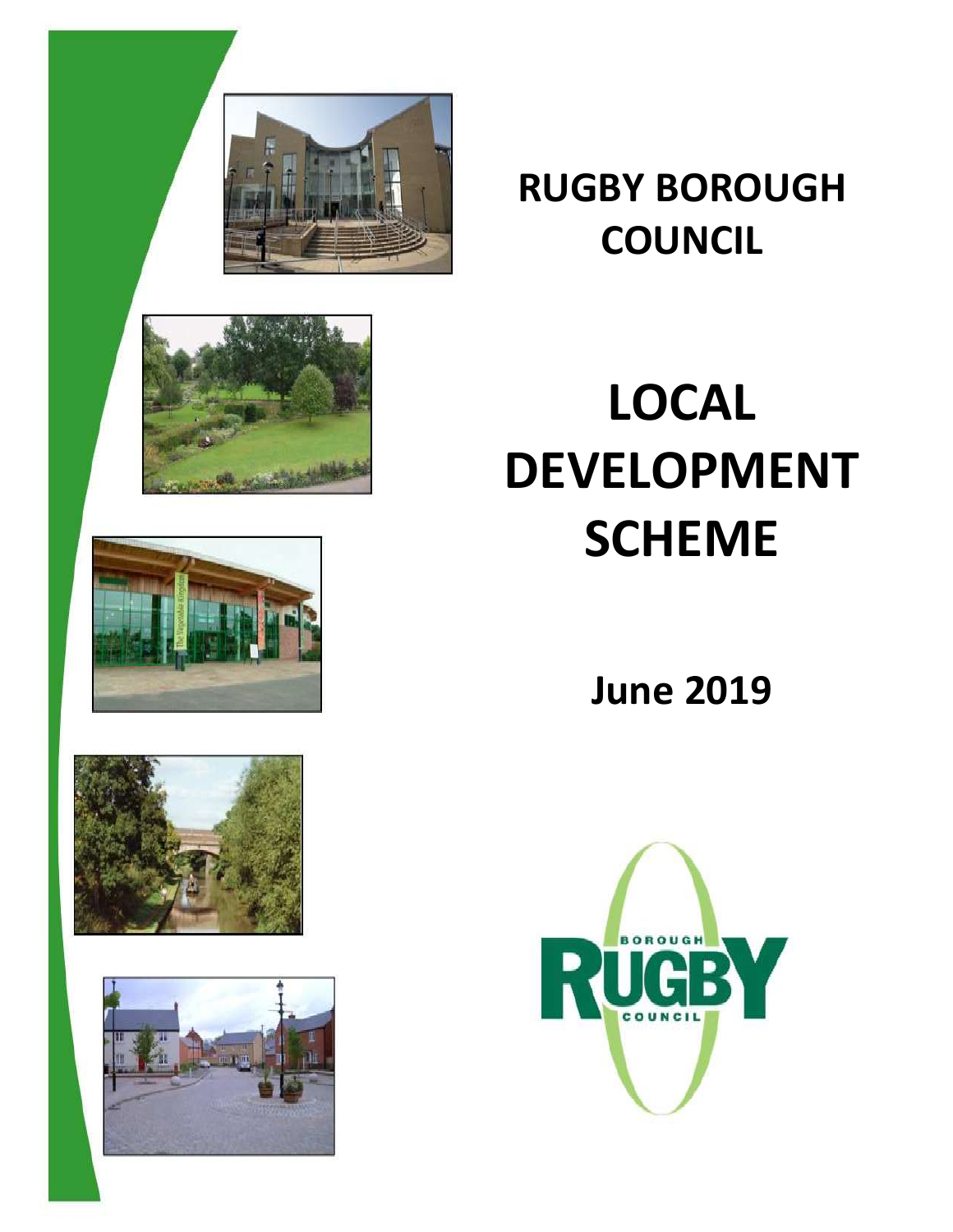Appendix 1

### **CONTENTS**

### **Section**

- **1. Introduction**
- **2. Plan making Resources and Management**
- **3. Purpose of the Local Development Scheme**
- **4. The Content of the Local Development Scheme**
- **5. Proposed Schedule of Work**
- **6. Relationship with Existing Planning Documents**
- **7. Background Evidence**
- **8. Monitoring and Review**
- **9. Delivery of the Local Development Scheme**
- **10. Contact Details**

### **APPENDICIES**

- **Appendix A: LDS Programme Management – GANNT Chart**
- **Appendix B: Supplementary Planning Documents**
- **Appendix C: List of Acronyms**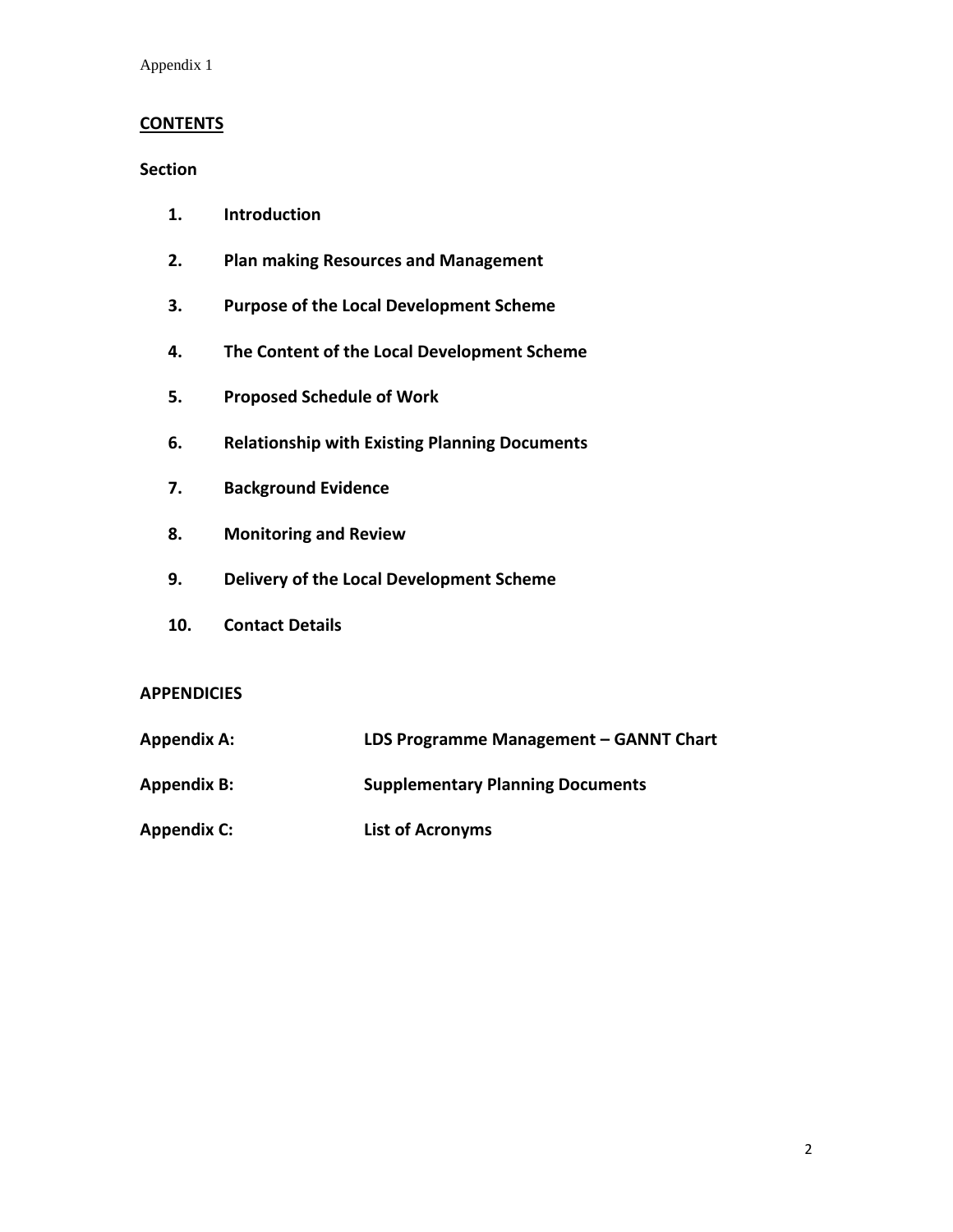### **1.0 INTRODUCTION**

- 1.1 The Government's Planning and Compulsory Purchase Act 2004 (as amended by the 2011 Localism Act) states that the Council must prepare and maintain a scheme to be known as its Local Development Scheme (LDS). This document is the LDS for Rugby Borough, and sets out the documents that Rugby Borough Council will produce, along with a timetable for the preparation and review of these documents. It sets out a three year project plan for preparing Local Development Documents (LDD's), which are comprised of Development Plan Documents (DPD's) and Supplementary Planning Documents (SPD's).
- 1.2 The National Planning Policy Framework (NPPF) sets out the Government's planning policies for England and the Government's requirements for the planning system. It does not contain specific policies for nationally significant infrastructure projects for which particular considerations apply. National policy statements form part of the overall framework of national planning policy, and are a material consideration in decisions on planning applications.
- 1.3 The Rugby Borough Local Plan 2011-2031 forms the statutory development plan. The Warwickshire Waste Core Strategy was adopted in July 2013, replacing the Waste element of the Warwickshire Minerals and Waste Local Plans Saved policies (September, 2007). Work on the latest Warwickshire Minerals Local Plan is still ongoing by Warwickshire County Council.
- 1.4 Section 39 of the Planning and Compulsory Purchase Act 2004 (as amended by the 2011 Localism Act) requires Local Development Documents (LDDs) to be prepared with a view to contributing to the achievement of sustainable development. All LDDs except Supplementary Planning Documents will be subject to sustainability appraisal. This will appraise the social, environmental and economic effects of the strategies and policies in a LDD from the outset of the preparation process.
- 1.5 This scheme specifically covers the period June 2019 to June 2021 although it is required to indicate in general terms what future work is proposed beyond this period. The scheme will be subject to frequent review.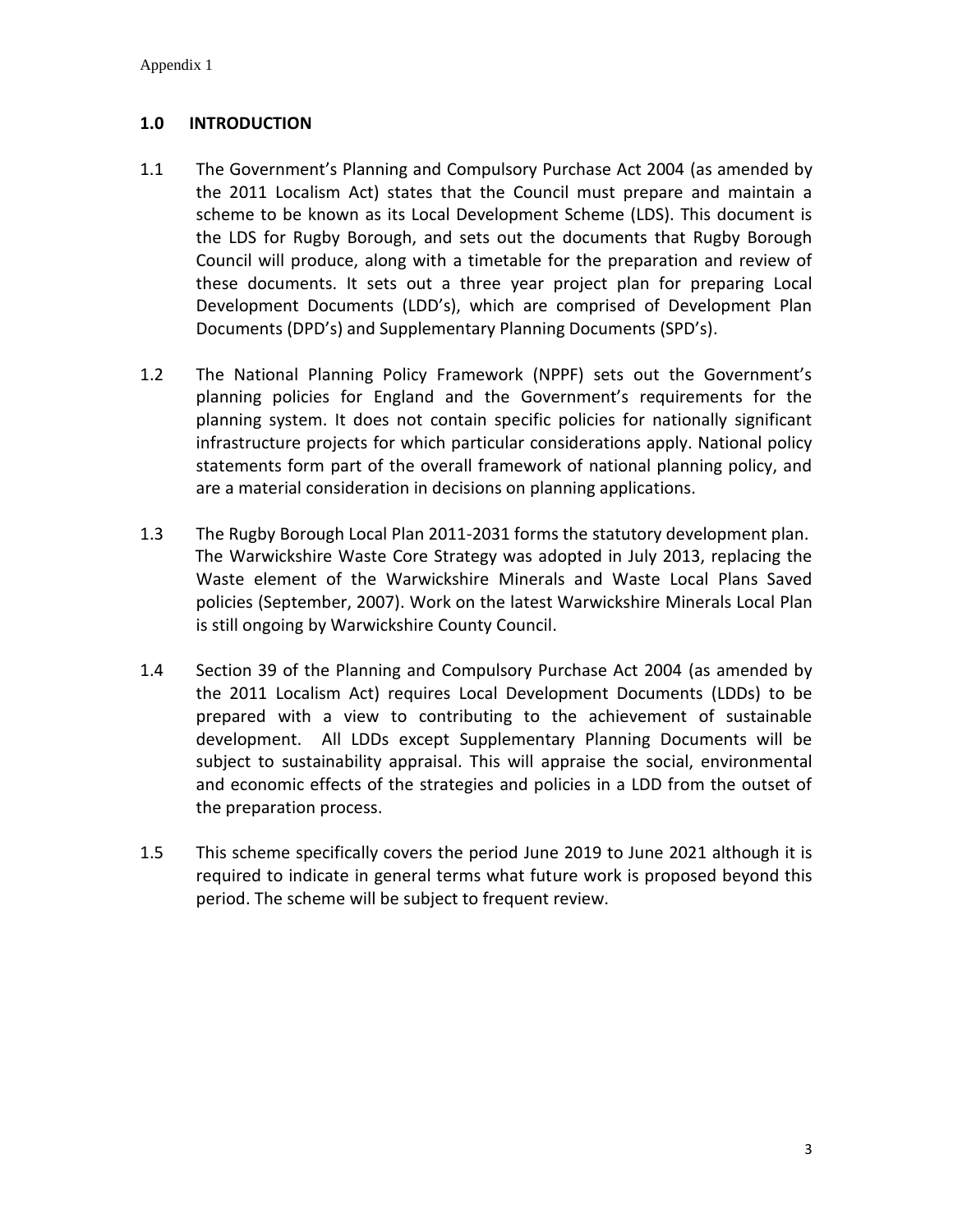### **2.0 PLAN MAKING RESOURCES AND MANAGEMENT**



**DST** = Development Strategy Team

**SMT** = Senior Management Team

**PPWP** = Planning Services Working Party

- 2.1 Although the SCI elaborates further on this point, it is worth noting that the amendments contained within the Town and Country Planning (Local Planning) (England) Regulations 2012 have effectively superseded the way in which the council consults throughout the production of its LDDs. The management arrangements for the plan making preparations are set out below. The Project Manager is the Development Strategy Manager. Resources are primarily from the Development Strategy Team in the Growth and Investment Service, but will involve other officers and external resources as necessary.
- 2.2 Meetings of the various committees occur frequently. SMT meet every month. The PSWP will meet on the officer's request but should meet at least every two months. Cabinet meet monthly and Full Council meet approximately every two months. The Development Strategy Team has monthly meetings and arrange other ad-hoc meetings where necessary. DPDs would need to follow this whole cycle of consultation whereas SPDs would not need to go to Full Council.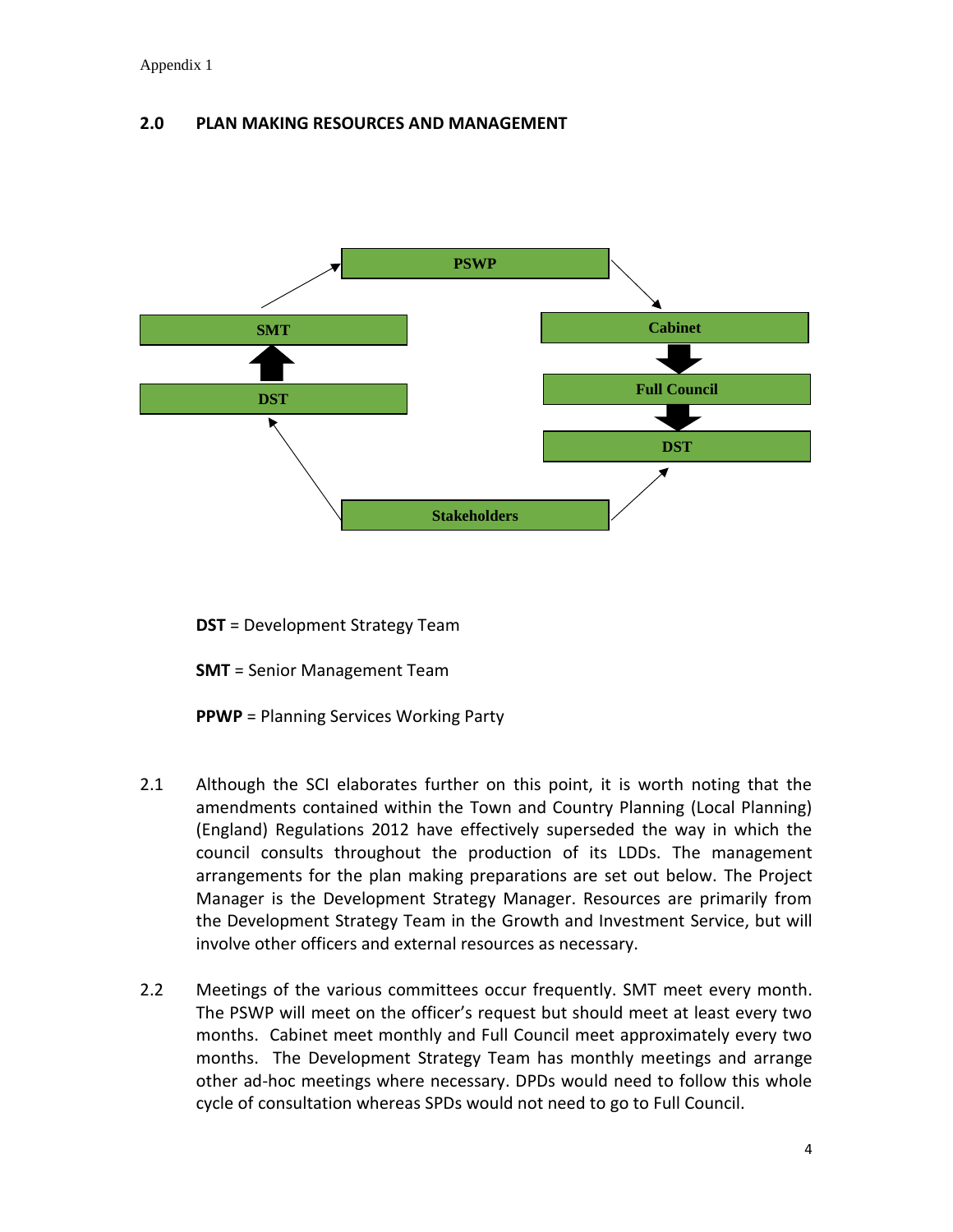2.3 Each LDD will be project managed. At each stage the progress will be reviewed to assess achievements of key milestones. The LDS will be reviewed in parallel and reported using the method shown in the diagram above.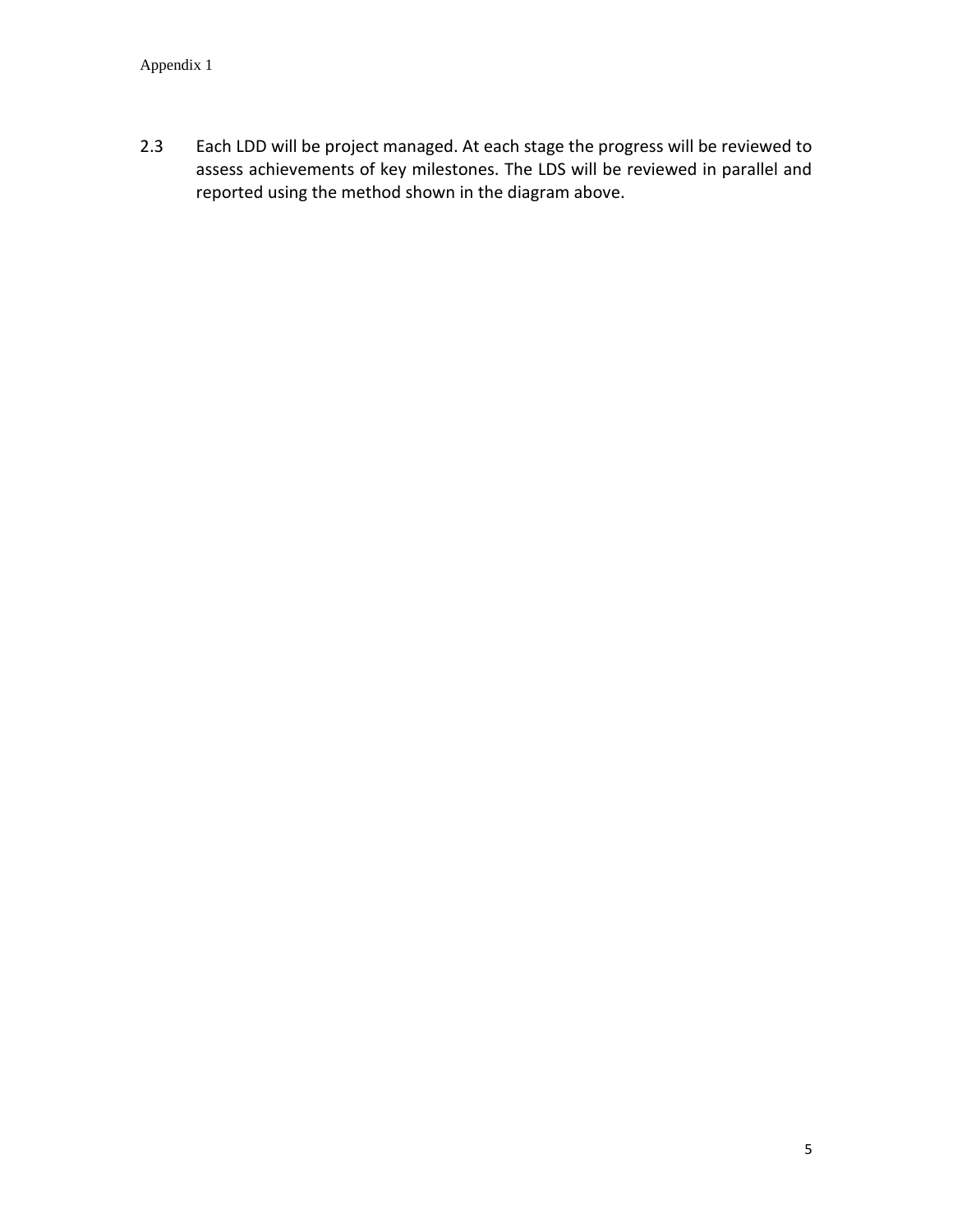### **3.0 PURPOSE OF THE LOCAL DEVELOPMENT SCHEME**

- 3.1 The LDS has three main purposes. These are;
	- To inform the public of the LDDs that will make up the Development Plan and the timescales that they can expect for the preparation of these documents.
	- To establish and reflect Council priorities and to enable work programmes to be compiled for the production of these documents.
	- To set a timetable to monitor and review the documents once they have been prepared.
- 3.2 This LDS specifies:
	- The Local Development Documents to be produced over the three year period
	- Which of these will have Development Plan Status
	- Which documents will be Supplementary Planning Documents
	- The timetable and resources for the production of each of the LDDs
	- How the LDDs interrelate
	- How the monitoring and review of the LDS will take place.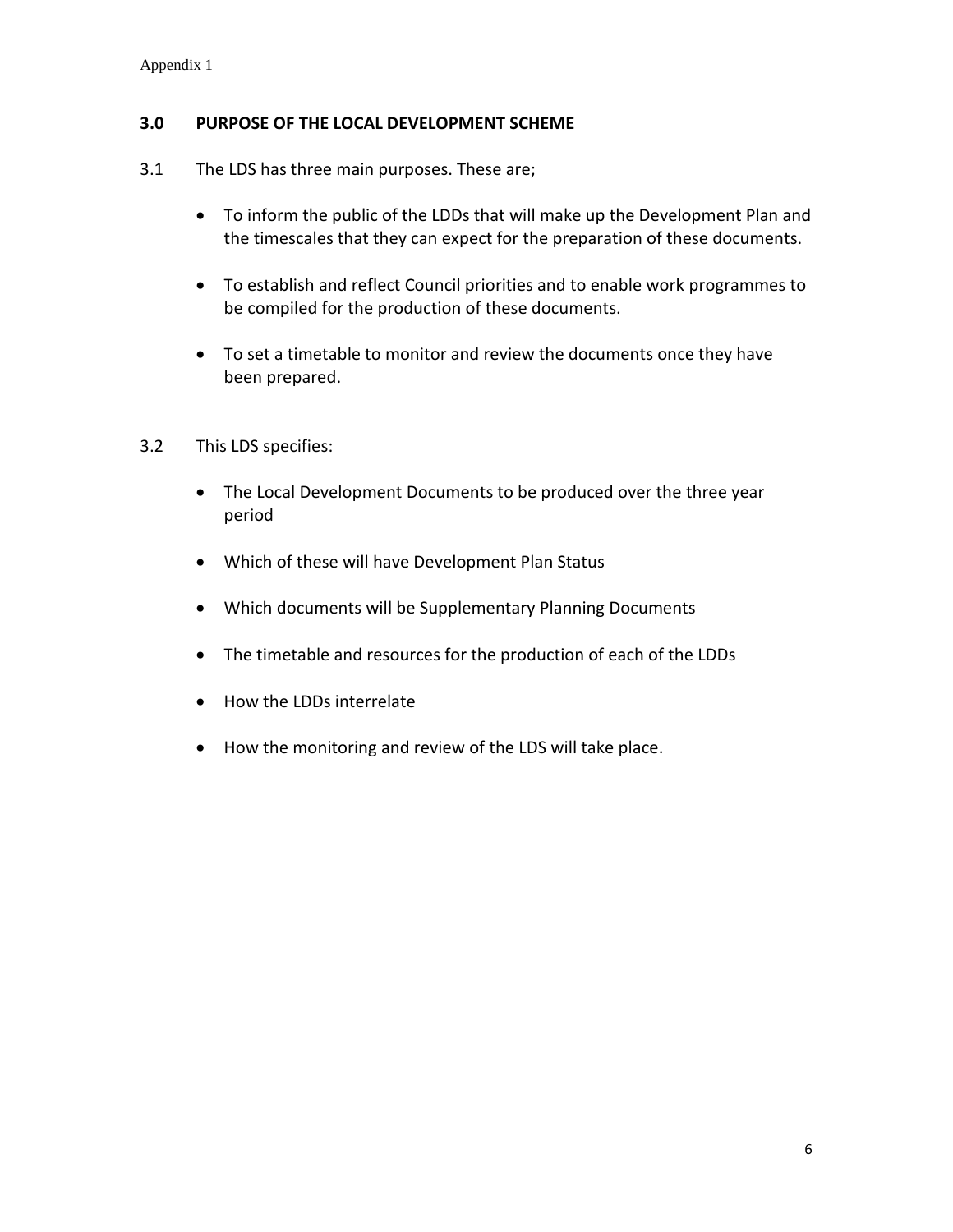### **4.0 THE CONTENT OF THE LOCAL DEVELOPMENT SCHEME**

- 4.1 The Planning and Compulsory Purchase Act 2004 states that an LDS must specify the following;
	- The documents which are to be LDD
	- The subject matter and geographical area to which each LDD relates
	- Which LDDs are to be development plan documents
	- Which LDDs, if any, are to be prepared jointly with one or more other local planning authorities.
	- Any matter or area in respect of which the authority has agreed (or propose to agree) to the setting up of a joint committee with other local planning authorities, and
	- The timetable for the preparation and revision of LDDs.
- 4.2 The LDS sets out the range of LDDs that the Borough Council proposes to prepare. These will consist of the following types of document;

### **Development Plan Documents (DPDs)**

DPDs will have the weight of development plan status and decisions must be made in accordance with them unless material considerations indicate otherwise. They will be the subject of an independent examination run by a planning inspector. There are different types of DPDs and as set out in the LDS these will include:

- Rugby Borough Local Plan DPD
- Gypsy and Traveller Site Allocations DPD

Sustainability Appraisals should be fully integrated into the plan-making process. Sustainability Appraisals should be started as soon as a new or revised LDD is first considered, and should provide input at each stage when decisions are taken.

In addition to the DPDs listed above the Council will also produce a Community Infrastructure Levy Charging Schedule. Although not a DPD, it had also been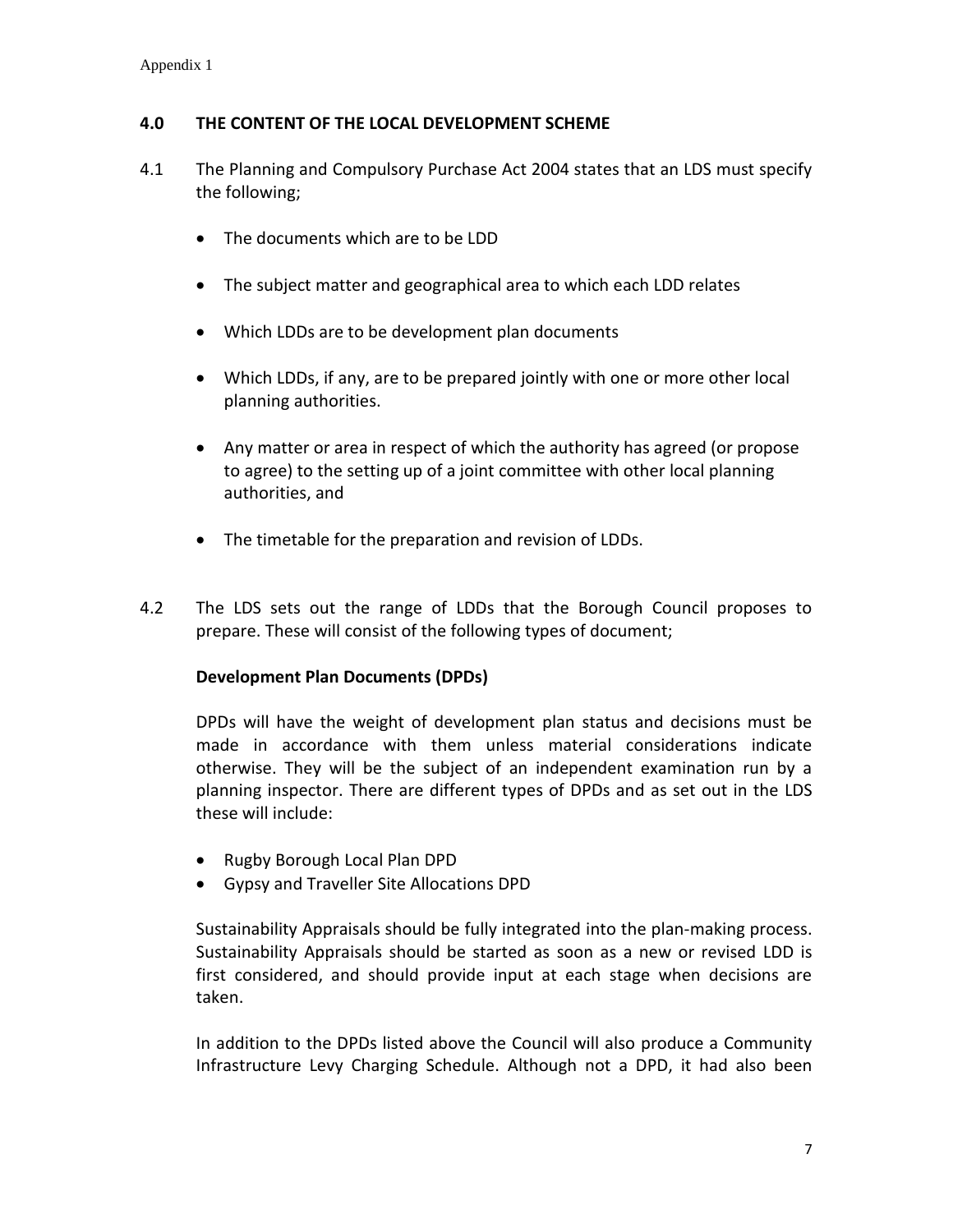timetabled for production in the LDS. As the CIL Charging Schedule is not a DPD, it does not require the production of a sustainability appraisal.

### **Supplementary Planning Documents (SPDs)**

SPDs are intended to elaborate upon the policy and proposals in DPDs but do not have development plan status. They are, however, a material consideration in the determination of planning applications. SPDs should be clearly linked to the relevant DPD or 'saved' policy in the Local Plan which it supplements. They should be prepared in consultation with the public, businesses and all other interested parties and these views should be taken into account before the document is finalised. SPDs may be Borough wide or area specific and take the form of design guides, development briefs or supplement specific policies in the DPDs.

The Supplementary Documents included in the LDS are:

- Housing Needs SPD
- Sustainable Design and Construction SPD
- Planning Obligations SPD
- South West Rugby Masterplan SPD
- Coton Park East SPD
- Air Quality SPD

### **Draft South West Rugby Masterplan SPD**

 The Draft South West Masterplan is a draft SPD that was published alongside the Publication Draft Local Plan for information only. Once adopted, the South West Masterplan SPD will provide guidance on masterplanning and infrastructure requirements for the South West Rugby allocation, in accordance with Policy DS8 and DS9 of the Local Plan. The Draft South West Rugby SPD also contains Local Plan policy DS9 which allocates land to facilitate the comprehensive delivery of the link road for the South West.

 The production of an SPD has its own separate consultation process which needs to be compliant with separate regulations.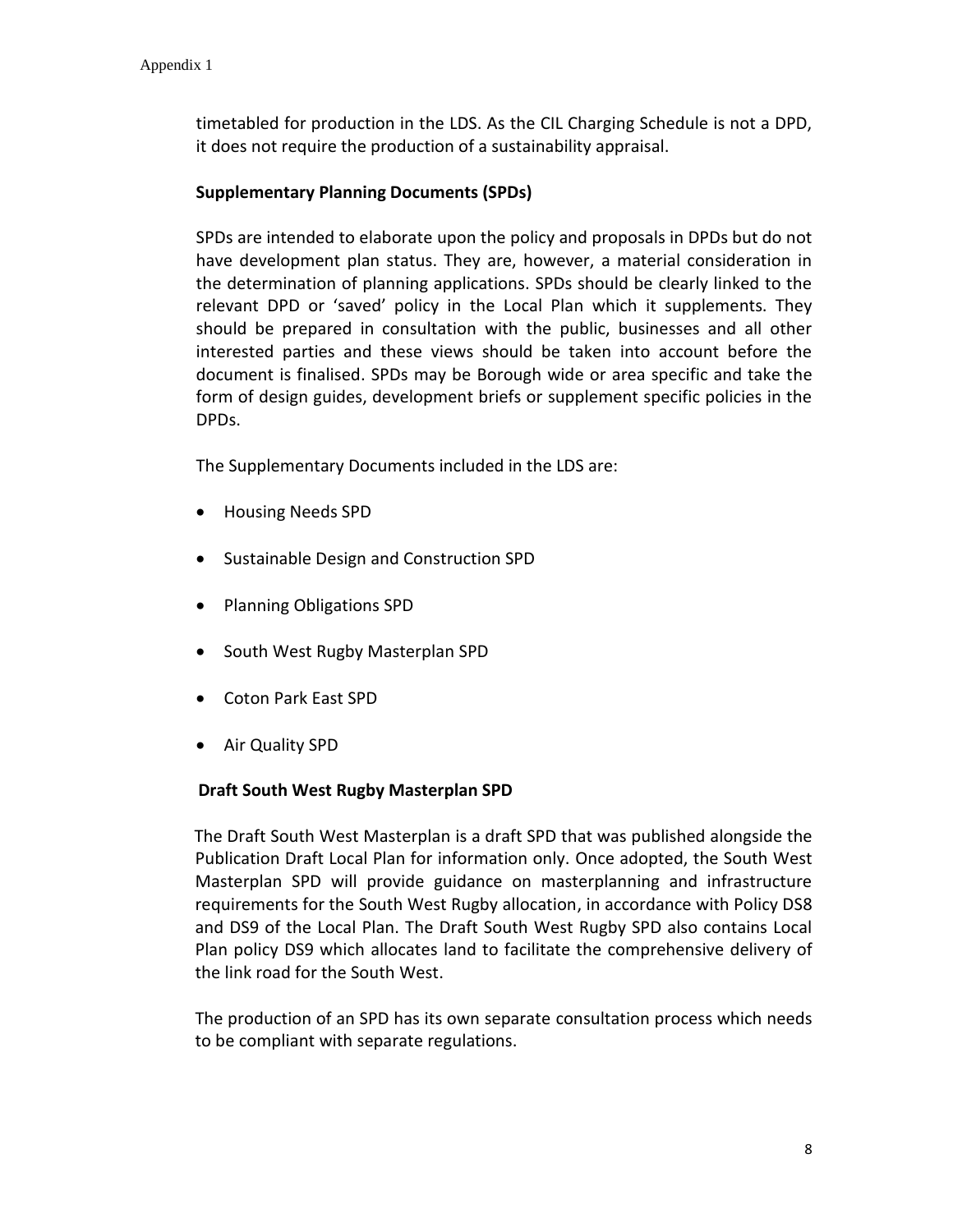### **Statement of Community Involvement (SCI)**

The Borough Council has an adopted SCI. This sets out the standards, which the Borough Council intends to achieve in relation to involving the community in the preparation; alteration and continuing review of all local development documents and in the consideration of planning applications. The SCI also demonstrates how the Borough Council intends to achieve these standards. The SCI was updated in 2019 owing to the Neighbourhood Planning Act 2017 and a new National Planning Policy Framework (February 2019).

### **5.0 PROPOSED SCHEDULE OF WORK**

- 5.1 For each Local Development Document the Local Development Scheme should specify;
	- Its role, nature, and policy and area coverage
	- The main components of the work to be undertaken, including key technical inputs.
	- The body that will lead the project of producing the LDD, and the organisations that will be directly involved in managing the project.
	- The timetable for its production, including the milestones for pre-production, the issues and options consultation, submission to the Secretary of State, examination and adoption.
	- The resources required (in broad terms) to produce the LDD including identifying resource commitments from external stakeholders.
	- The broad approach to engaging stakeholders and the community in the preparation of the LDD.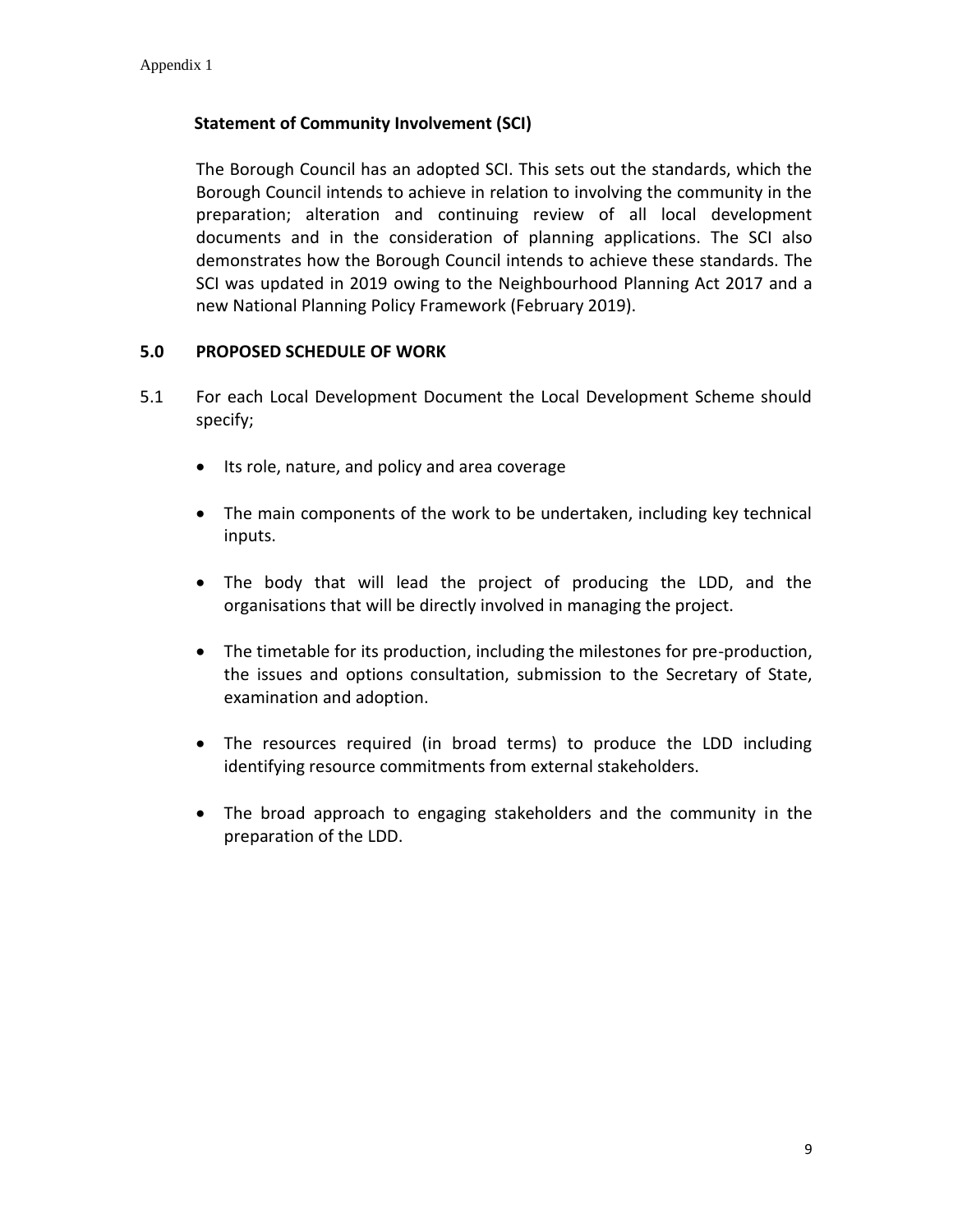| <b>Title</b>          | <b>Status</b> | <b>Role and Content</b>            | <b>Chain of</b>   | <b>Timetable</b>                                             |
|-----------------------|---------------|------------------------------------|-------------------|--------------------------------------------------------------|
|                       |               |                                    | <b>Conformity</b> |                                                              |
| <b>Rugby</b>          | <b>DPD</b>    | Strategic document to replace in   | <b>NPPF</b>       | Publication: January 2017                                    |
| <b>Borough</b>        |               | entirety the Core Strategy and     | SCI               | Submission to SoS: July 2017                                 |
| <b>Local Plan</b>     |               | the saved Local Plan policies.     |                   | <b>Examination Hearing Sessions: January - February 2018</b> |
|                       |               |                                    |                   | and April 2018                                               |
|                       |               |                                    |                   | Adoption: June 2019                                          |
| and<br><b>Gypsy</b>   | <b>DPD</b>    | Site specific policies to meet the | <b>NPPF</b>       | Evidence Gathering: June 2019 - April 2020                   |
| <b>Traveller Site</b> |               | strategic Gypsy and Traveller      | <b>PPTS</b>       | Consultation: May - June 2020                                |
| <b>Allocations</b>    |               | accommodation needs                | SCI               | Publication: September - October 2020                        |
|                       |               | contained within the GTAA.         | Other local       | Submission to SoS: January 2021                              |
|                       |               |                                    | strategies        | <b>Examination Hearing Sessions: March 2021</b>              |
|                       |               |                                    |                   | Adoption: June 2021                                          |
| Community             | <b>DPD</b>    | Vehicle with which to seek         | <b>CIL 2010</b>   | Evidence Gathering: June 2019 - February 2020                |
| <b>Infrastructure</b> |               | charges upon granting              | Regulations       | Consultation: March - April 2020                             |
| Levy                  |               | permission to new                  | <b>NPPF</b>       | Evidence Gathering: May - June 2020                          |
| <b>Charging</b>       |               | developments.                      | SCI               | Submission to SoS: July 2020                                 |
| <b>Schedule</b>       |               |                                    |                   | <b>Examination Hearing Sessions: September 2020</b>          |
|                       |               |                                    |                   | <b>Adoption: December 2020</b>                               |
| Statement of          | <b>LDD</b>    | To guide the consultation of all   | Planning and      | Evidence Gathering: January 2019                             |
| Community             |               | planning documents and             | Compulsory        | Consultation: June - July 2019                               |
| <b>Involvement</b>    |               | planning applications              | Purchase Act,     | Adoption: September 2019                                     |
|                       |               |                                    | <b>Planning</b>   |                                                              |
|                       |               |                                    | Regulations,      |                                                              |
|                       |               |                                    | <b>NPPF</b>       |                                                              |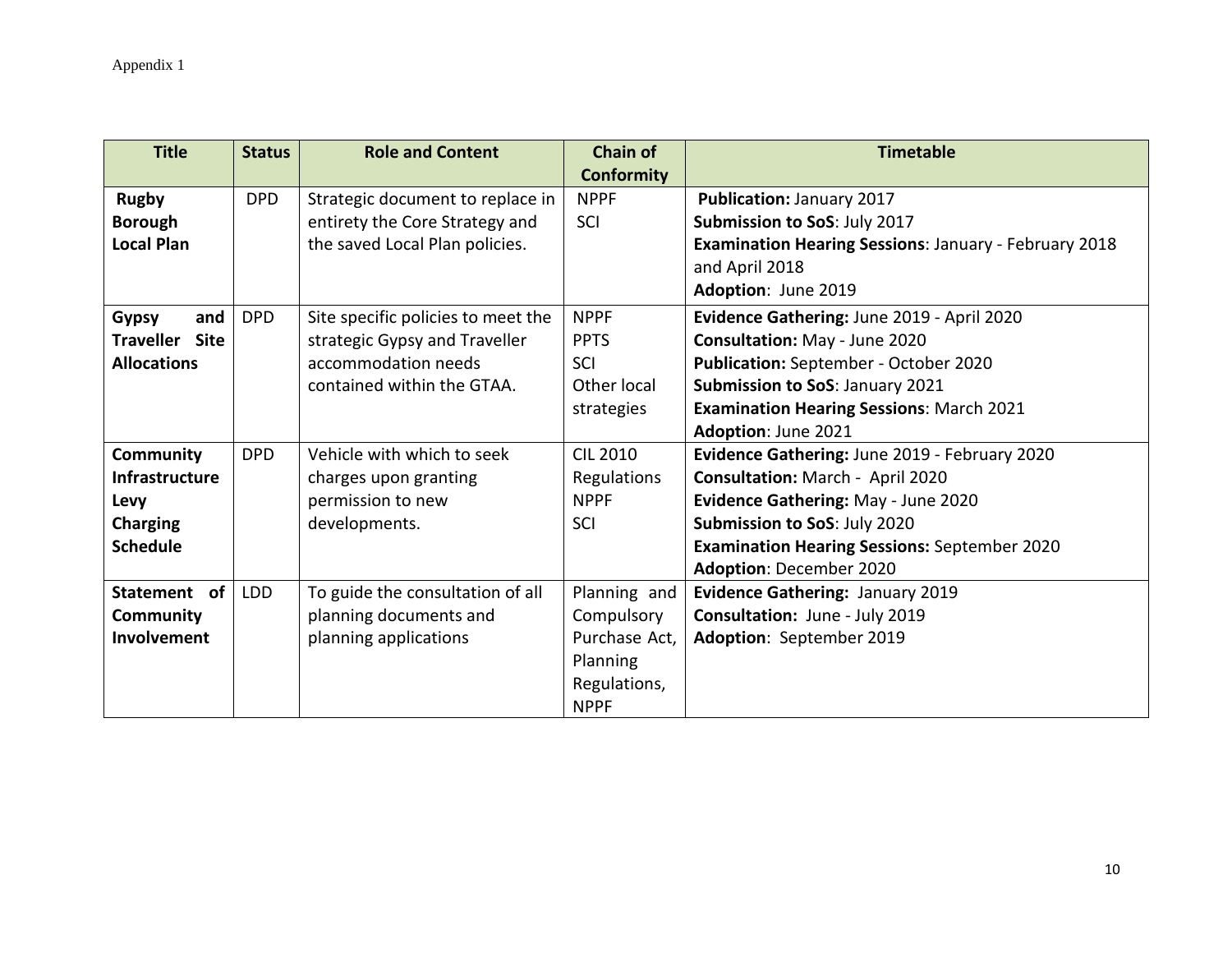| <b>Title</b>          | <b>Status</b> | <b>Role and Content</b>         | <b>Chain of</b>                                    | <b>Timetable</b>                                |
|-----------------------|---------------|---------------------------------|----------------------------------------------------|-------------------------------------------------|
|                       |               |                                 | <b>Conformity</b>                                  |                                                 |
| <b>Housing</b>        | SPD           | To provide further guidance on  | <b>NPPF</b>                                        | Evidence Gathering: August 2019 - February 2020 |
| <b>Needs</b>          |               | housing needs including         |                                                    | <b>Consultation: March - April 2020</b>         |
|                       |               | affordable and local housing    | Policies H1,                                       | Adoption: December 2020                         |
|                       |               | needs.                          | H <sub>2</sub> , H <sub>3</sub> , H <sub>4</sub> , |                                                 |
|                       |               |                                 | H5, H6                                             |                                                 |
| <b>Sustainable</b>    | <b>SPD</b>    | Guidance to supplement the      | <b>NPPF</b>                                        | Evidence Gathering: August 2019 - July 2020     |
| <b>Design</b><br>and  |               | Core Strategy (and forthcoming  |                                                    | <b>Consultation:</b> August - September 2020    |
| <b>Construction</b>   |               | Local Plan) in terms of         | SDC1, SDC2,                                        | Adoption: November 2020                         |
|                       |               | Sustainable design and          | SDC3, SDC4,                                        |                                                 |
|                       |               | construction.                   | SDC5, SDC^,                                        |                                                 |
|                       |               |                                 | SDC7, SDC8,                                        |                                                 |
|                       |               |                                 | SDC9                                               |                                                 |
| <b>Planning</b>       | SPD           | In advance of the adoption of   | <b>NPPF</b>                                        | Evidence Gathering: June 2019 - February 2020   |
| <b>Obligations</b>    |               | the CIL Charging Schedule, this |                                                    | Consultation: March - April 2020                |
|                       |               | SPD will supplement CS10 of the |                                                    | <b>Adoption: December 2020</b>                  |
|                       |               | Core Strategy Guidance (and     |                                                    |                                                 |
|                       |               | forthcoming local plan policy)  |                                                    |                                                 |
|                       |               | on the likely type and level of |                                                    |                                                 |
|                       |               | financial contributions and     |                                                    |                                                 |
|                       |               | other planning obligations      |                                                    |                                                 |
|                       |               | developers will pay when        |                                                    |                                                 |
|                       |               | planning permission is granted. |                                                    |                                                 |
| <b>Draft</b><br>South | SPD           | Masterplanning and              | <b>NPPF</b><br>DS8                                 | Evidence Gathering: June 2019 - August 2019     |
| West<br>Rugby         |               | infrastructure guidance for the | and DS9                                            | <b>Consultation:</b> September - October 2019   |
| Masterplan            |               | South West allocation in        |                                                    | <b>Adoption: January 2020</b>                   |
| <b>SPD</b>            |               | accordance with Policy DS8 and  |                                                    |                                                 |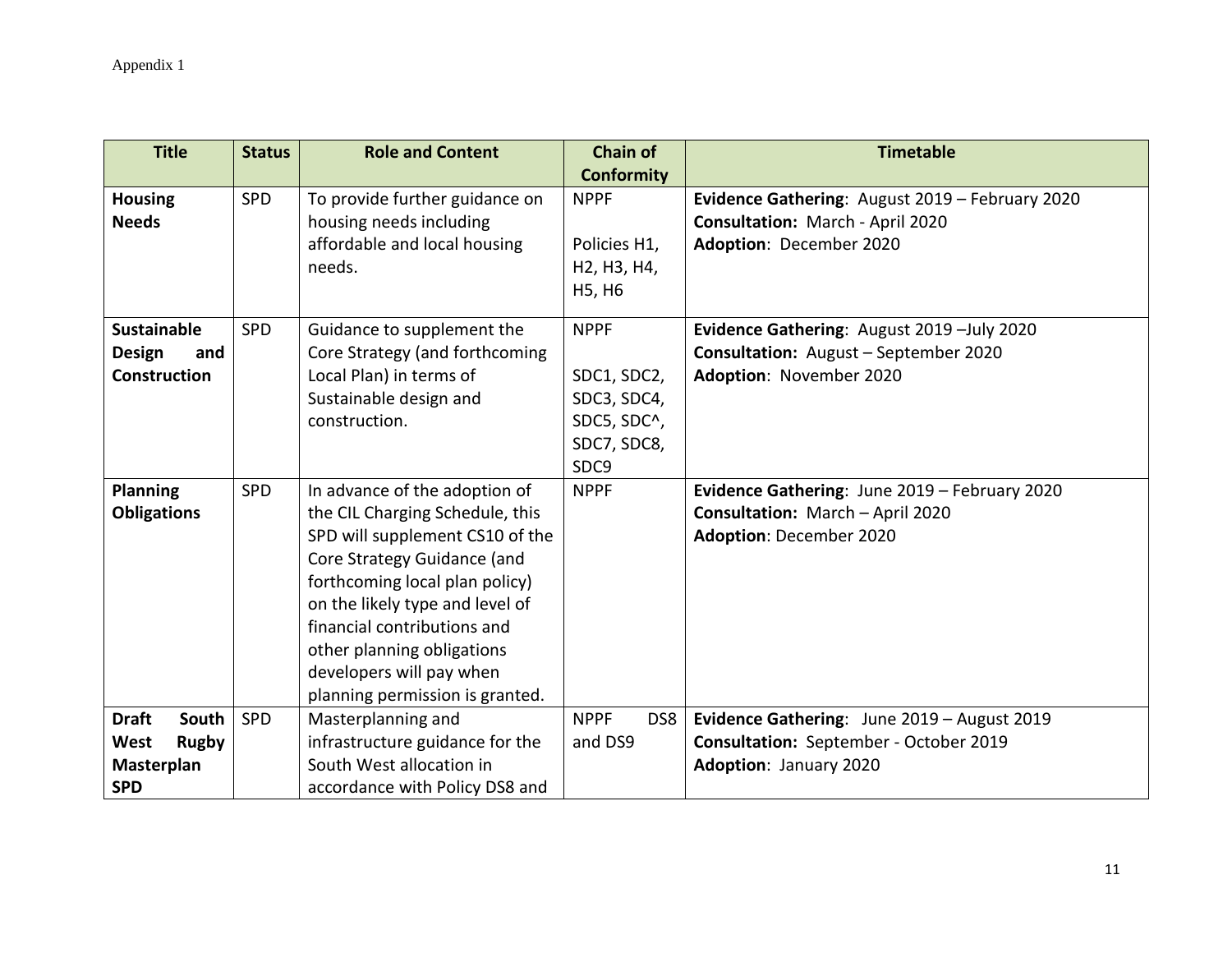| <b>Title</b>       | <b>Status</b> | <b>Role and Content</b>         | <b>Chain of</b>    | <b>Timetable</b>                             |
|--------------------|---------------|---------------------------------|--------------------|----------------------------------------------|
|                    |               |                                 | <b>Conformity</b>  |                                              |
|                    |               | DS9                             |                    |                                              |
| Park  <br>Coton    | <b>SPD</b>    | Masterplanning and              | <b>NPPF</b><br>and | Evidence Gathering: June - August 2019       |
| East               |               | infrastructure guidance for the | Policy DS7         | <b>Consultation:</b> August - September 2019 |
|                    |               | Coton Park East allocation in   |                    | <b>Adoption: November 2019</b>               |
|                    |               | accordance with Policy DS7      |                    |                                              |
| <b>Air Quality</b> | <b>SPD</b>    | Development proposals will be   | <b>NPPF</b><br>and | Evidence Gathering: June 2019 - July 2020    |
|                    |               | considered with regard to the   | Policy HS5         | <b>Consultation:</b> August - September 2020 |
|                    |               | Council Air Quality SPD,        |                    | <b>Adoption: November 2020</b>               |
|                    |               | including where necessary       |                    |                                              |
|                    |               | undertaking an Air Quality      |                    |                                              |
|                    |               | Assessment and appropriate      |                    |                                              |
|                    |               | mitigation.                     |                    |                                              |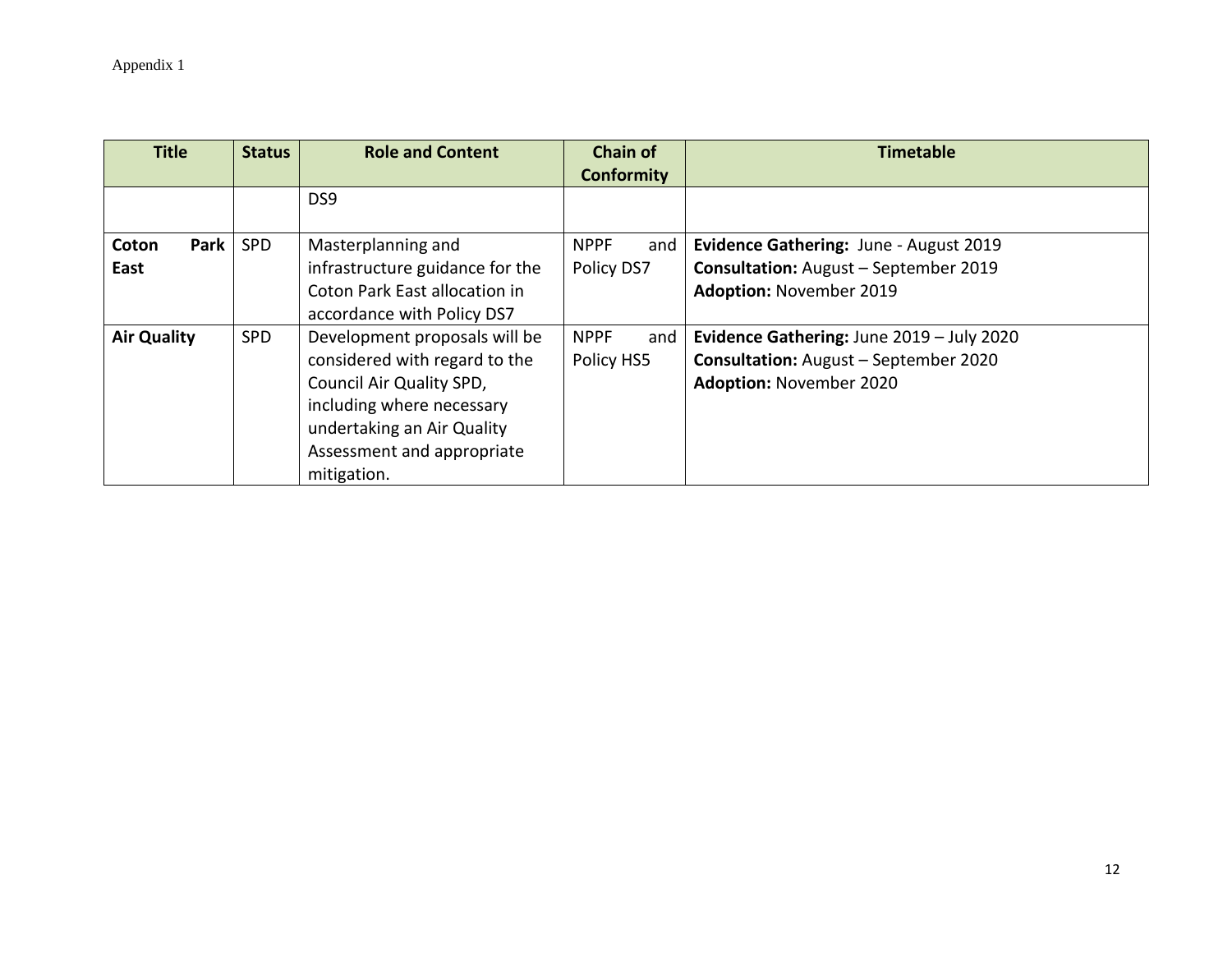### **6.0 RELATIONSHIP WITH EXISTING PLANNING DOCUMENTS**

- 6.1 The Council has a statutory duty to prepare, monitor and review a Development Plan for the Borough. This document is Rugby Borough Councils Local Plan.
- 6.2 The existing strategic and local planning policy framework comprises;
	- Rugby Borough Local Plan 2011-2031
	- Warwickshire Minerals Local Plan Saved Policies, September 2007
	- Warwickshire Waste Core Strategy 2013
- 6.3 Warwickshire County Council has prepared Minerals and Waste Development Schemes that outline the programme for reviewing these documents. Both of these plans have the status of DPDs.
- 6.4 The adopted proposals map is also saved and will be updated when DPDs are adopted. When each DPD is submitted to the Secretary of State it must be accompanied by a Submission Proposals Map. On adoption of the DPD those elements adopted will appear on the Proposals Map.
- 6.5 The Borough Council currently has a number of adopted Supplementary Planning Documents (SPDs). Appendix B lists all current SPDs.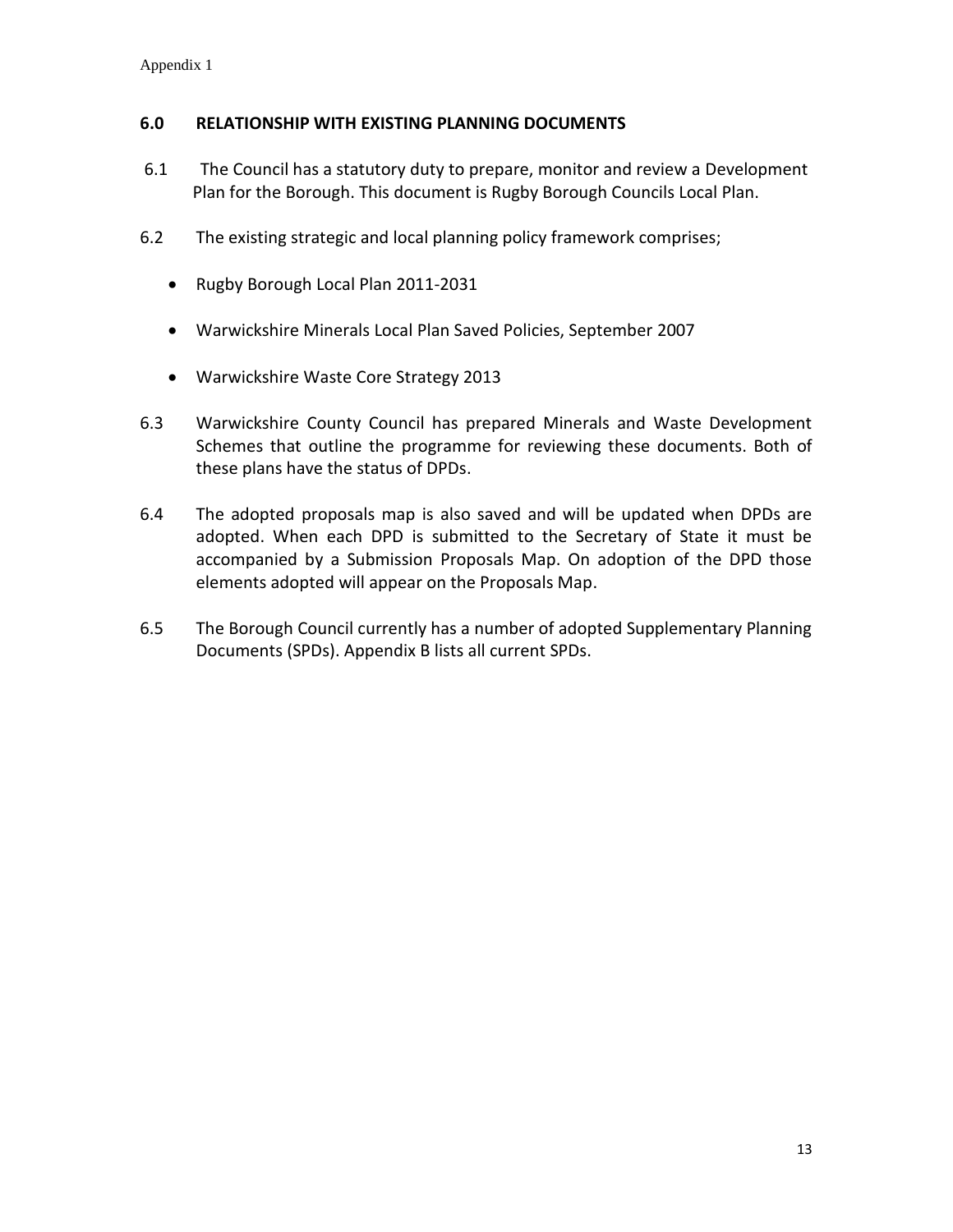### **7.0 BACKGROUND EVIDENCE**

7.1 LDDs will be prepared using information from a wide range of documents prepared both within the Borough Council and by external partners including national and regional guidance and external technical documents. The annual review of the LDS will assess whether there is any new information, which requires a review of individual LDD's, or indeed a need for new information to enhance and update the evidence base.

Please refer to the council website at [www.rugby.gov.uk](http://www.rugby.gov.uk/) for the up to date listings of plan making evidence.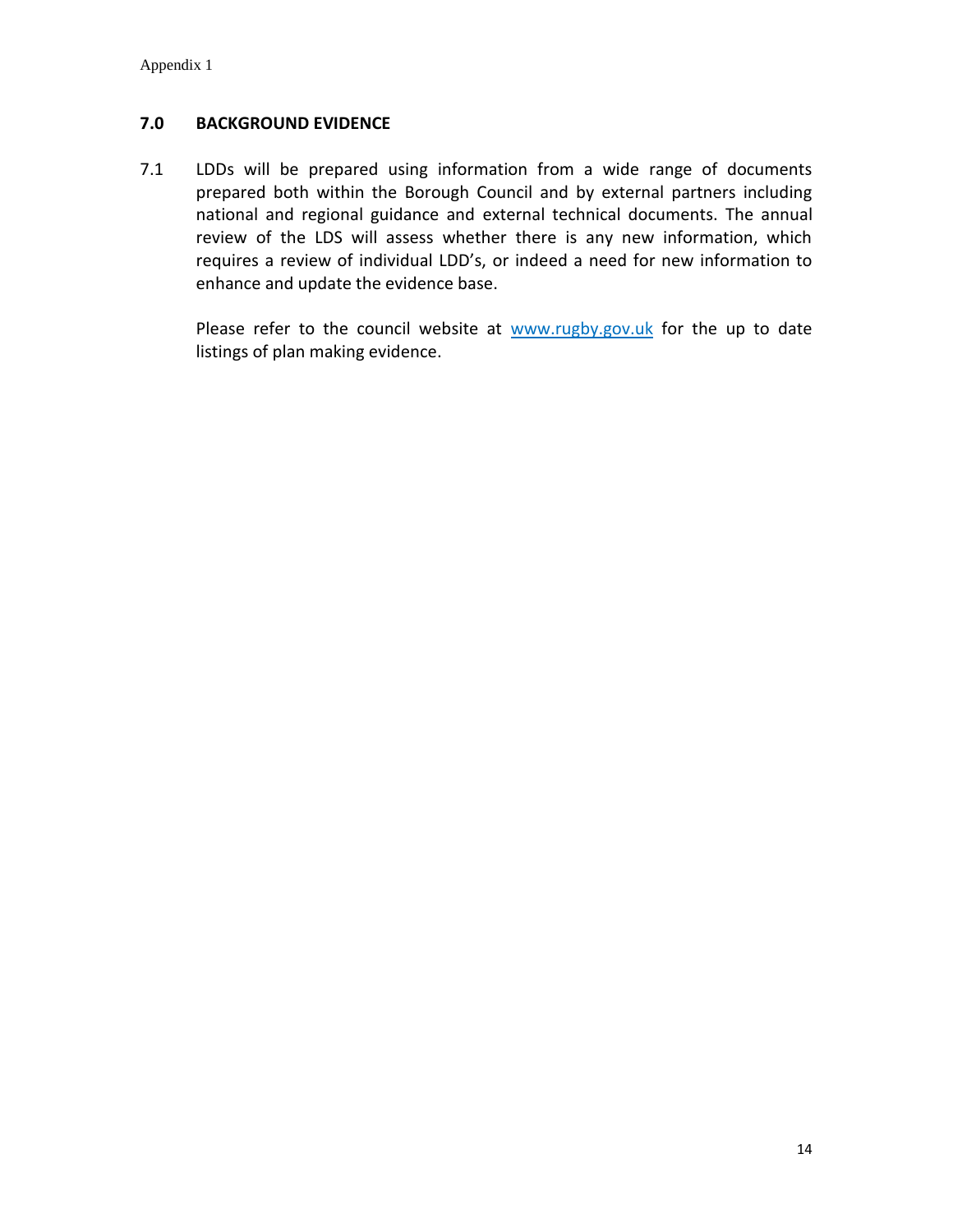### **8.0 MONITORING AND REVIEW**

- 8.1 Local Planning Authorities are required to produce an authority monitoring report to assess the implementation of the LDS and the extent to which policies in LDDs are being achieved. The authority monitoring report must be based upon the period  $1<sup>st</sup>$  April to  $31<sup>st</sup>$  March. Intermediate revisions will be necessary in addition to the annual requirement as the LDS is an evolving document.
- 8.2 The annual monitoring report will compare actual document preparation over the year against the targets and milestones for LDD production set out in the LDS. The report will assess whether the Council has met these targets and milestones, is on target to meet them, is falling behind schedule or will not meet them. If the Council is falling behind schedule or has failed to meet a target or milestone, the report will set out the reasons for this and identify what steps are to be taken to address any problems. The LDS may need to be updated as a result of this.
- 8.3 The annual monitoring report will also assess the impact that policies are having on national and local targets. In doing this it will identify policies that need replacing or reviewing, as a consequence of them not working as intended or not achieving sustainable development objectives. If policies need changing or replacing, suggested actions to achieve this will be identified.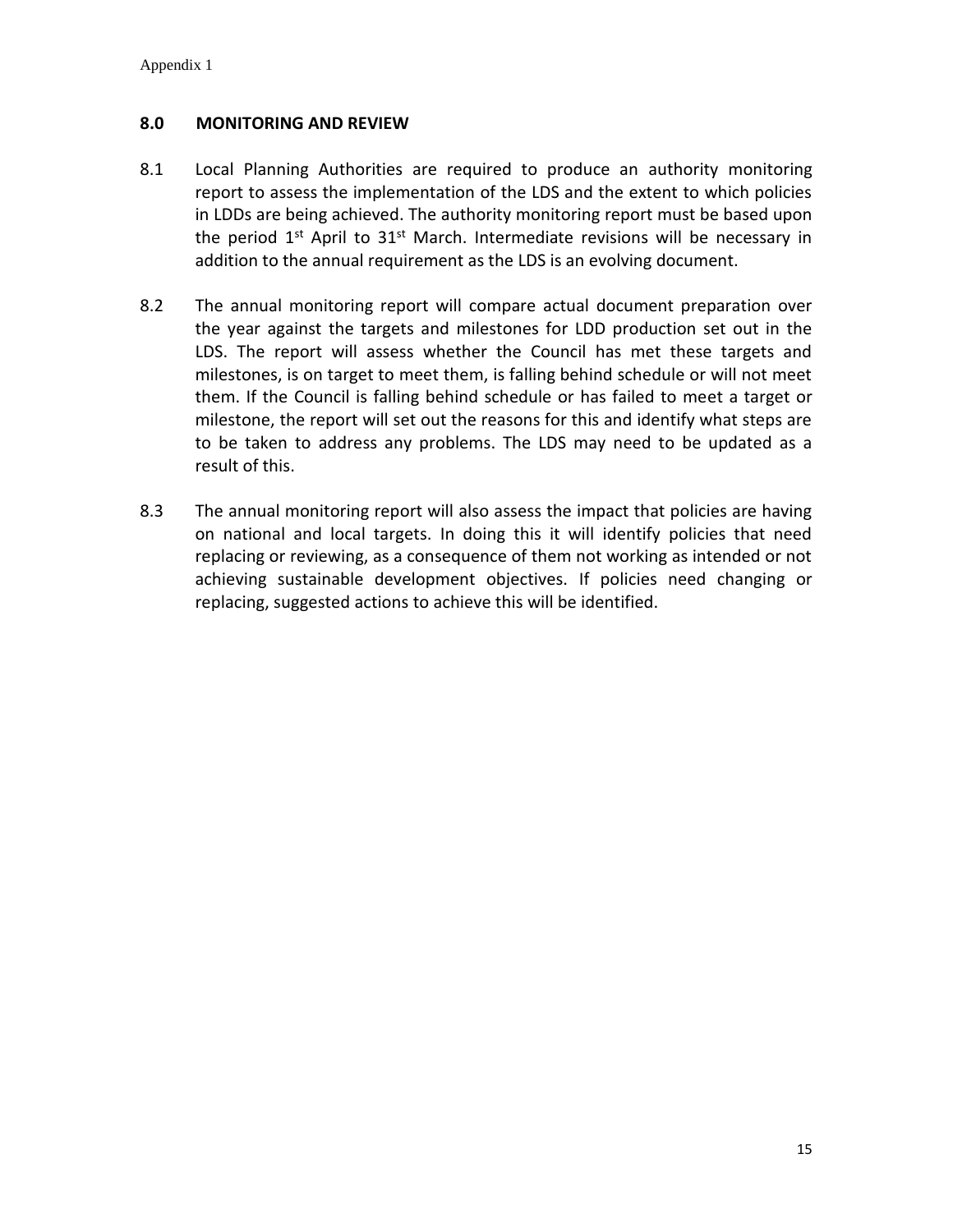### **9.0 DELIVERY OF THE LOCAL DEVELOPMENT SCHEME**

- 9.1 There will always be an element of uncertainty associated with a document of this nature. It is legitimate to ask how reasonable and achievable are the targets set out above, and what issues may affect the overall delivery of the LDS.
- 9.2 An assumption has been made over the amount of time that will need to be allocated to public and stakeholder involvement. Whilst this has been based on past experience, it cannot accurately predict how many people will wish to engage with the Council on a particular project.
- 9.3 The Planning Inspectorate will need to be assured that the time scales proposed are appropriate and achievable. Only then can the LDS be published and assured that PINS will enter into a strategic Service Level Agreement against the broad parameters of the programme.
- 9.4 The programme has to be flexible in terms of staff, both the turnover and the allocation of work – neither can be fully accounted for over a three year period.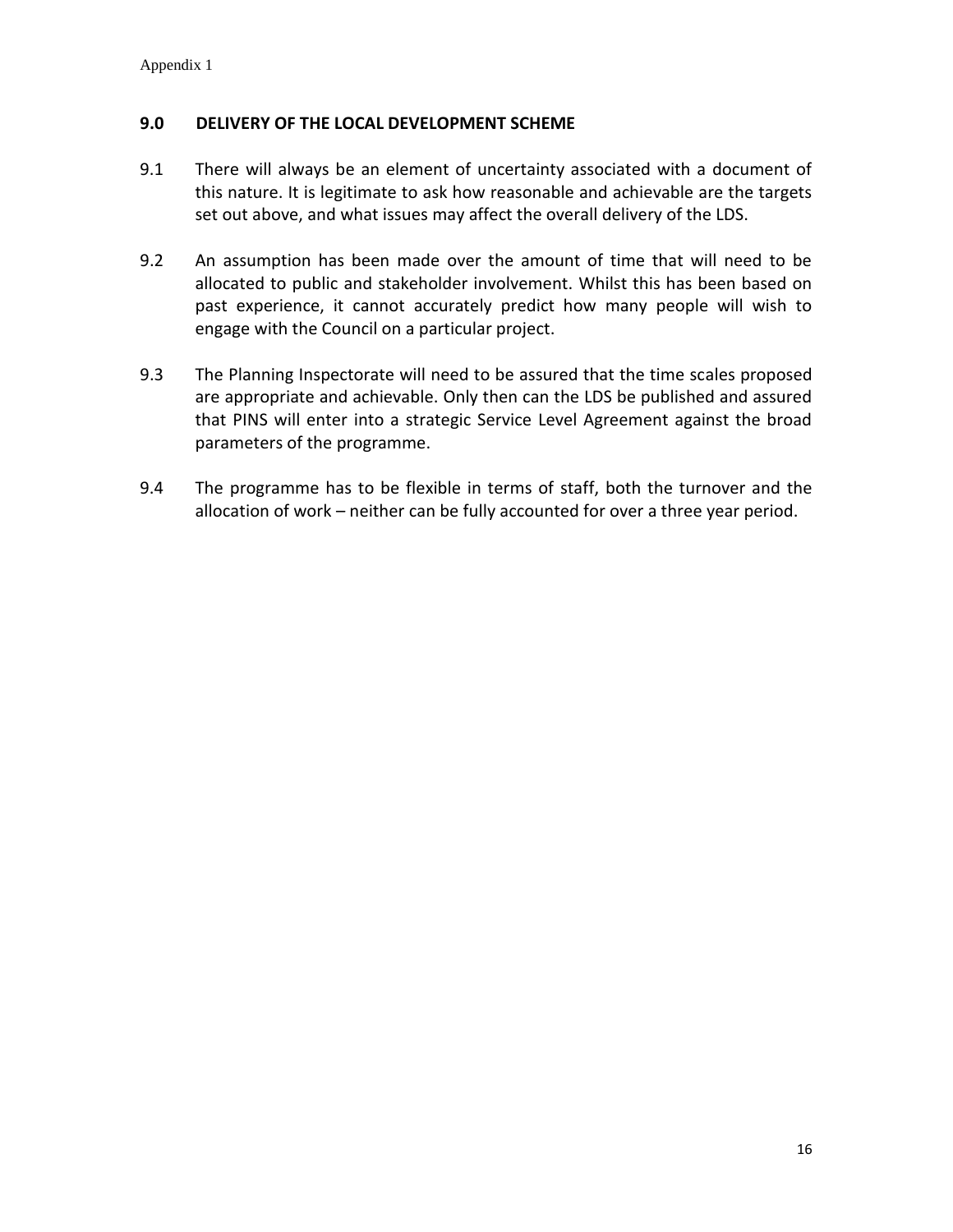### **10.0 CONTACT DETAILS**

10.1 For more information about any of the issues raised in this Local Development Scheme please contact:-

> Development Strategy Team Growth and Investment Town Hall Evreux Way Rugby CV21 2RR

Tel: 01788 533828 Email: **[Localplan@rugby.gov.uk](mailto:Localplan@rugby.gov.uk)**

10.2 This document together with all other Local Development Documents produced by Rugby Borough Council will be made available on the Council's web site: **[www.rugby.gov.uk](http://www.rugby.gov.uk/)**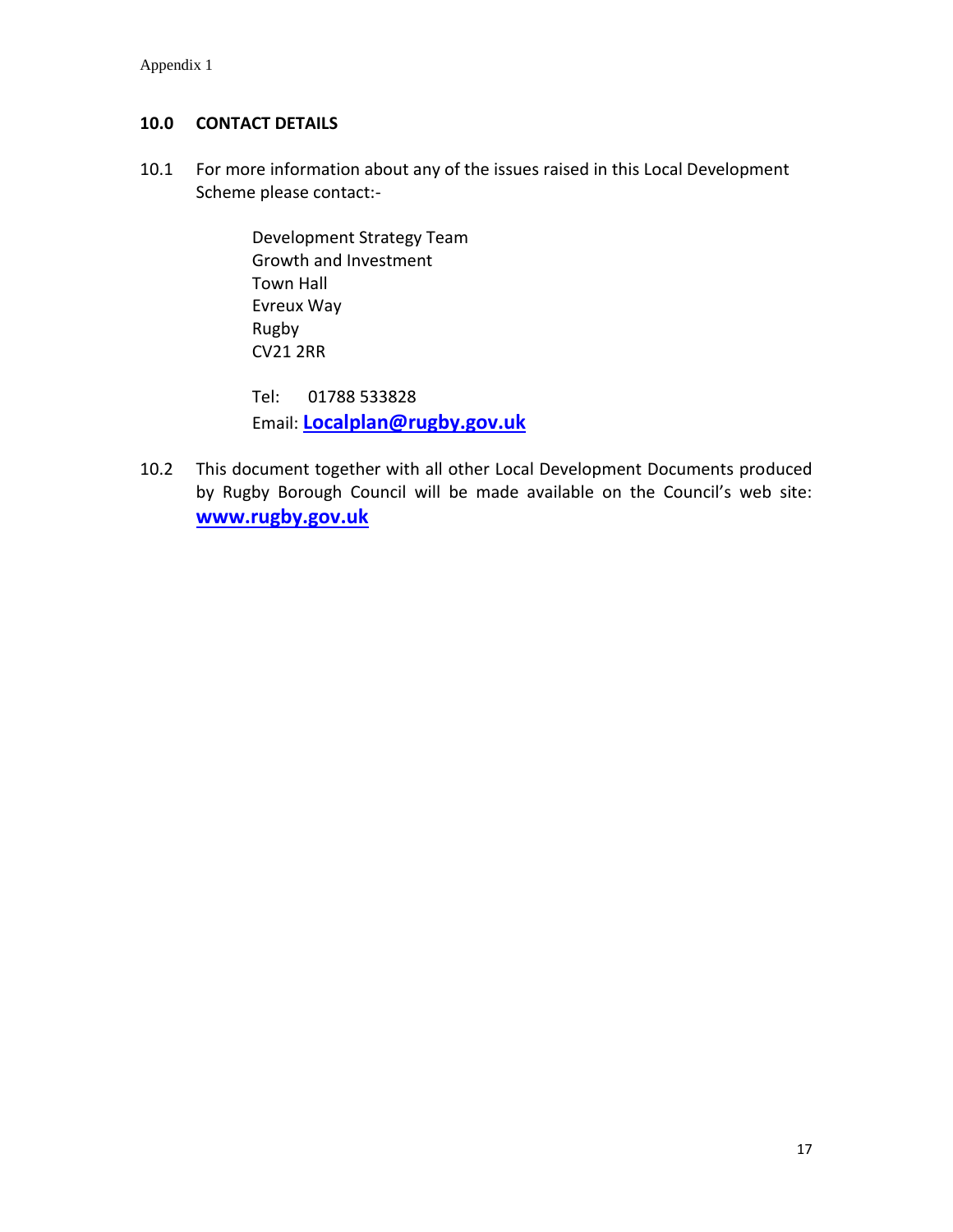Appendix 1

### **APPENDIX**

| <b>Appendix A</b> | <b>LDS Programme Management</b>         |
|-------------------|-----------------------------------------|
| <b>Appendix B</b> | <b>Supplementary Planning Documents</b> |
| <b>Appendix C</b> | <b>List of Acronyms</b>                 |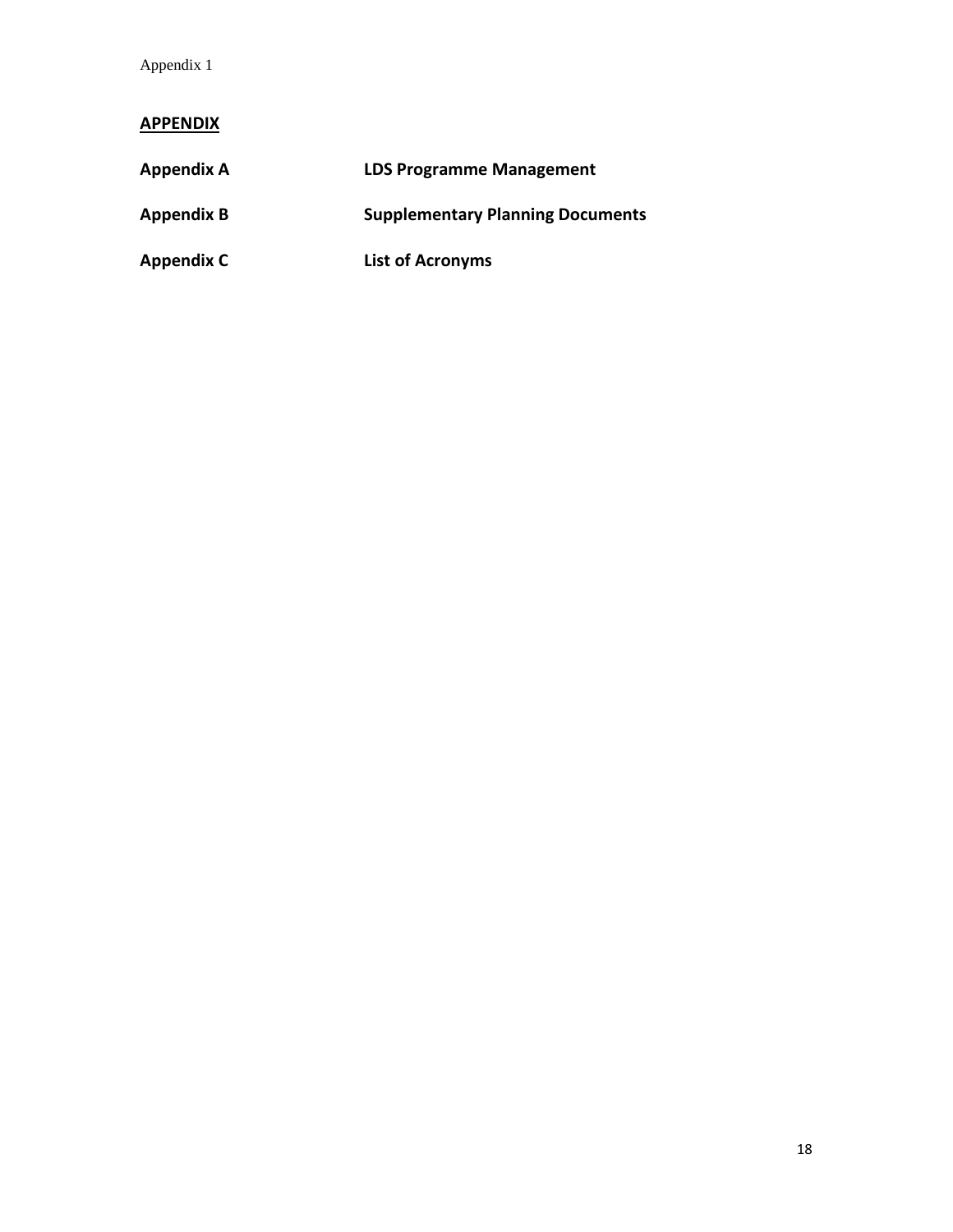### **LDS PROGRAMME MANAGEMENT APPENDIX A - GANTT CHART**

# **Rugby LDS Timetable Summary 2019 - 2021**

| Air Quality         | <b>Housing Needs</b>    | Sustainable Design and Construction | Coton Park East     | South West Rugby    | Planning Obligations    | Supplementary Documents | Gypsy and Traveller Ste Allocations | Community Infrastructure Leyy | Statement of Connunity Involvement | Rugby Borotah Local Plan | Core Strategy | Development Plan Documents | Month             | Year |
|---------------------|-------------------------|-------------------------------------|---------------------|---------------------|-------------------------|-------------------------|-------------------------------------|-------------------------------|------------------------------------|--------------------------|---------------|----------------------------|-------------------|------|
|                     |                         |                                     |                     |                     |                         |                         |                                     |                               |                                    |                          |               |                            | ¢                 |      |
|                     |                         |                                     |                     |                     |                         |                         |                                     |                               |                                    |                          |               |                            | T                 |      |
|                     |                         |                                     |                     |                     |                         |                         |                                     |                               |                                    |                          |               |                            |                   |      |
|                     |                         |                                     |                     |                     |                         |                         |                                     |                               |                                    |                          |               |                            |                   |      |
|                     |                         |                                     |                     |                     |                         |                         |                                     |                               |                                    |                          |               |                            |                   |      |
|                     |                         |                                     |                     |                     |                         |                         |                                     |                               |                                    |                          |               |                            |                   |      |
|                     |                         |                                     | Q                   | Q                   | Q                       |                         | Q                                   | Q                             | Õ                                  | J                        |               |                            |                   | 2019 |
|                     |                         |                                     | Q                   | $\overline{\Omega}$ | $\overline{\Omega}$     |                         | Q                                   | $\overline{\mathbb{G}}$       |                                    |                          |               |                            |                   |      |
| $\Omega$            | Q                       | $\Omega$                            | $\overline{\Omega}$ | $\overline{\Omega}$ | $\overline{\Omega}$     |                         | Q                                   | $\overline{\mathbb{G}}$       | $\Omega$                           |                          |               |                            |                   |      |
| G)                  | $\Omega$                | Q                                   | $\overline{\Omega}$ | $\overline{\circ}$  | $\overline{\mathbb{G}}$ |                         | Q                                   | Q                             | Þ                                  |                          |               |                            |                   |      |
| G)                  | Q                       | $\Omega$                            | Q                   | $\circ$             | $\overline{\Omega}$     |                         | റ                                   | G.                            |                                    |                          |               |                            |                   |      |
| $\overline{\Omega}$ | $\overline{\mathbb{G}}$ | $\overline{\mathbb{G}}$             | ⋗                   | G)                  | $\overline{\Omega}$     |                         | Q                                   | $\overline{\mathbb{G}}$       |                                    |                          |               |                            |                   |      |
| $\overline{\Omega}$ | $\overline{\mathbb{G}}$ | $\overline{\mathbb{G}}$             |                     | $\overline{\Omega}$ | $\overline{\Omega}$     |                         | $\overline{\mathbb{G}}$             | $\overline{\Omega}$           |                                    |                          |               |                            |                   |      |
| $\overline{\Omega}$ | $\overline{\mathbb{G}}$ | $\overline{\mathbb{G}}$             |                     | ⋗                   |                         |                         | $\overline{\mathbb{G}}$             |                               |                                    |                          |               |                            |                   |      |
|                     |                         |                                     |                     |                     | $\overline{\Omega}$     |                         |                                     | $\overline{\Omega}$           |                                    |                          |               |                            |                   |      |
| $\Omega$            | Q                       |                                     |                     |                     | $\Omega$                |                         | $\Omega$                            | $\overline{\Omega}$           |                                    |                          |               |                            |                   |      |
| $\overline{\Omega}$ | $\overline{\circ}$      | $\overline{\Omega}$                 |                     |                     | $\overline{\Omega}$     |                         | $\overline{\Omega}$                 | $\overline{\circ}$            |                                    |                          |               |                            |                   |      |
| $\overline{\Omega}$ | $\overline{\Omega}$     | $\overline{\Omega}$                 |                     |                     | $\overline{\mathbf{C}}$ |                         | $\overline{\mathbb{G}}$             |                               |                                    |                          |               |                            |                   |      |
| $\overline{\Omega}$ | Q                       | $\overline{\Omega}$                 |                     |                     | $\overline{\Omega}$     |                         | $\overline{\Omega}$                 | $\overline{\Omega}$           |                                    |                          |               |                            |                   |      |
| $\overline{\Omega}$ | $\overline{\mathbb{G}}$ | $\overline{\Omega}$                 |                     |                     |                         |                         | $\overline{\circ}$                  | $\Omega$                      |                                    |                          |               |                            |                   |      |
| $\overline{\Omega}$ | $\overline{\mathbb{G}}$ | $\overline{\Omega}$                 |                     |                     | ဂ<br>ဂ                  |                         | $\overline{\Omega}$                 | $\overline{\mathcal{S}}$      |                                    |                          |               |                            |                   | 2020 |
| $\circ$             | $\overline{\mathbb{G}}$ | $\overline{\Omega}$                 |                     |                     | $\overline{\Omega}$     |                         | $\overline{\Omega}$                 | $\overline{\Omega}$           |                                    |                          |               |                            |                   |      |
|                     |                         |                                     |                     |                     |                         |                         |                                     |                               |                                    |                          |               |                            |                   |      |
|                     | $\overline{\mathbb{G}}$ | $\overline{\Omega}$                 |                     |                     | $\overline{\Omega}$     |                         | $\overline{\mathbf{u}}$             | $\overline{m}$                |                                    |                          |               |                            |                   |      |
| $\Omega$            | $\Omega$                | Q                                   |                     |                     | $\Omega$                |                         | $\overline{\mathbf{v}}$             | $\Omega$                      |                                    |                          |               |                            |                   |      |
| Þ                   | Q                       | $\triangleright$                    |                     |                     | $\overline{\Omega}$     |                         | Q                                   | $\Omega$                      |                                    |                          |               |                            |                   |      |
|                     | $\triangleright$        |                                     |                     |                     |                         |                         | Q                                   | ∣⊳                            |                                    |                          |               |                            |                   |      |
|                     |                         |                                     |                     |                     |                         |                         | O)                                  |                               |                                    |                          |               |                            |                   |      |
|                     |                         |                                     |                     |                     |                         |                         |                                     |                               |                                    |                          |               |                            |                   |      |
|                     |                         |                                     |                     |                     |                         |                         |                                     |                               |                                    |                          |               |                            |                   |      |
|                     |                         |                                     |                     |                     |                         |                         |                                     |                               |                                    |                          |               |                            |                   |      |
|                     |                         |                                     |                     |                     |                         |                         |                                     |                               |                                    |                          |               |                            |                   |      |
|                     |                         |                                     |                     |                     |                         |                         |                                     |                               |                                    |                          |               |                            | $\frac{8}{1}$     |      |
|                     |                         |                                     |                     |                     |                         |                         |                                     |                               |                                    |                          |               |                            |                   |      |
|                     |                         |                                     |                     |                     |                         |                         |                                     |                               |                                    |                          |               |                            | L   L   N   S   N | 202  |
|                     |                         |                                     |                     |                     |                         |                         |                                     |                               |                                    |                          |               |                            |                   |      |
|                     |                         |                                     |                     |                     |                         |                         |                                     |                               |                                    |                          |               |                            |                   |      |
|                     |                         |                                     |                     |                     |                         |                         |                                     |                               |                                    |                          |               |                            |                   |      |
|                     |                         |                                     |                     |                     |                         |                         |                                     |                               |                                    |                          |               |                            |                   |      |
|                     |                         |                                     |                     |                     |                         |                         |                                     |                               |                                    |                          |               |                            |                   |      |
|                     |                         |                                     |                     |                     |                         |                         |                                     |                               |                                    |                          |               |                            |                   |      |

| <b>Post Adoption</b><br><b>Adoption</b> | Examination Hearing Sessions | Submission to Secretary of State<br>S. | Publication | Consultation | Evidence Gathering |
|-----------------------------------------|------------------------------|----------------------------------------|-------------|--------------|--------------------|
|-----------------------------------------|------------------------------|----------------------------------------|-------------|--------------|--------------------|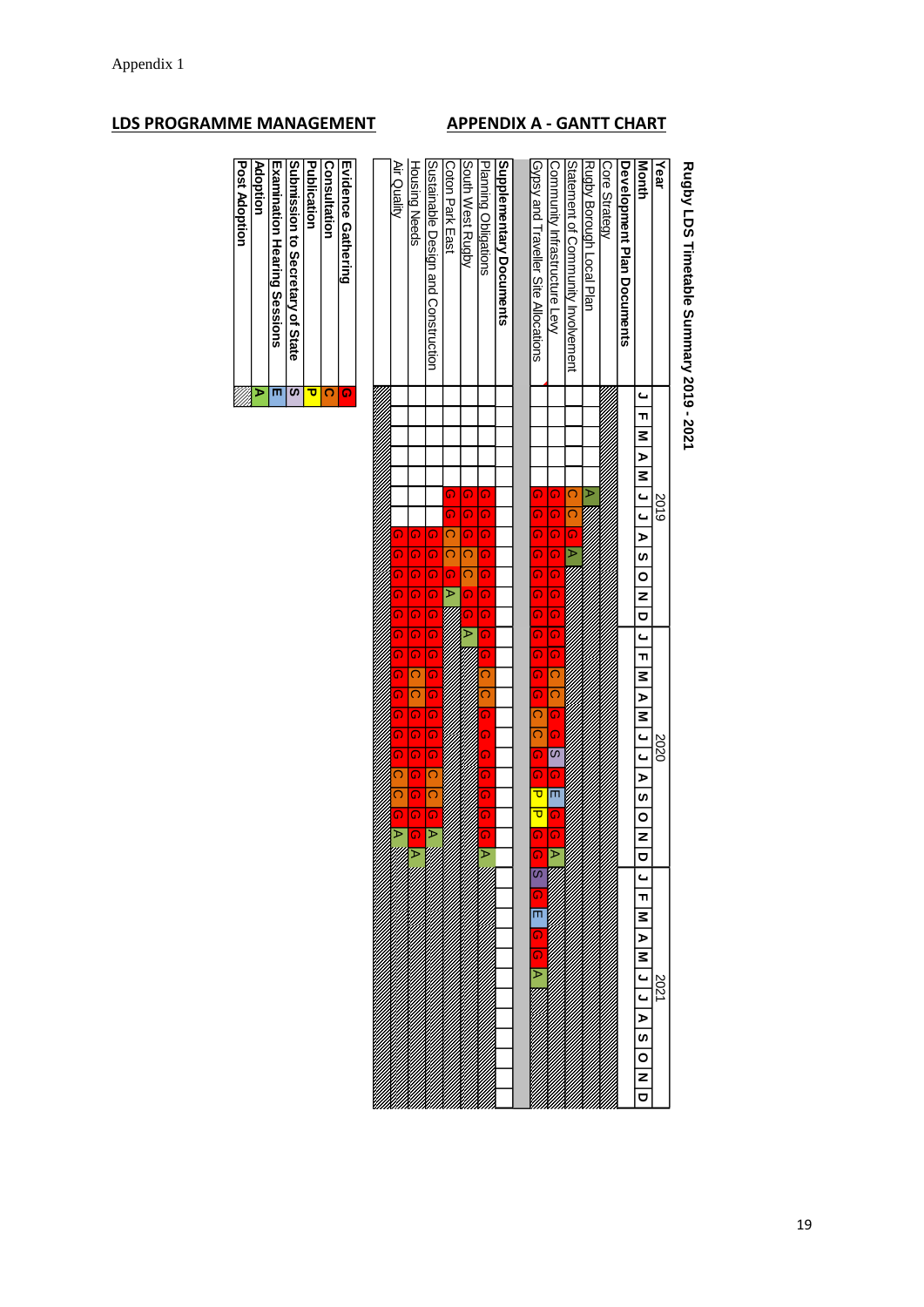### **APPENDIX B**

### **DD PROFILES**

COMMUNITY INFRASTRUCTURE LEVY CHARGING SCHEDULE

GYPSY AND TRAVELLER SITE ALLOCATION DPD

HOUSING NEEDS SPD

SUSTAINABLE DESIGN AND CONSTRUCTION SPD

PLANNING OBLIGATIONS SPD

SOUTHWEST RUGBY SPD

COTON PARK EAST SPD

AIR QUALITY SPD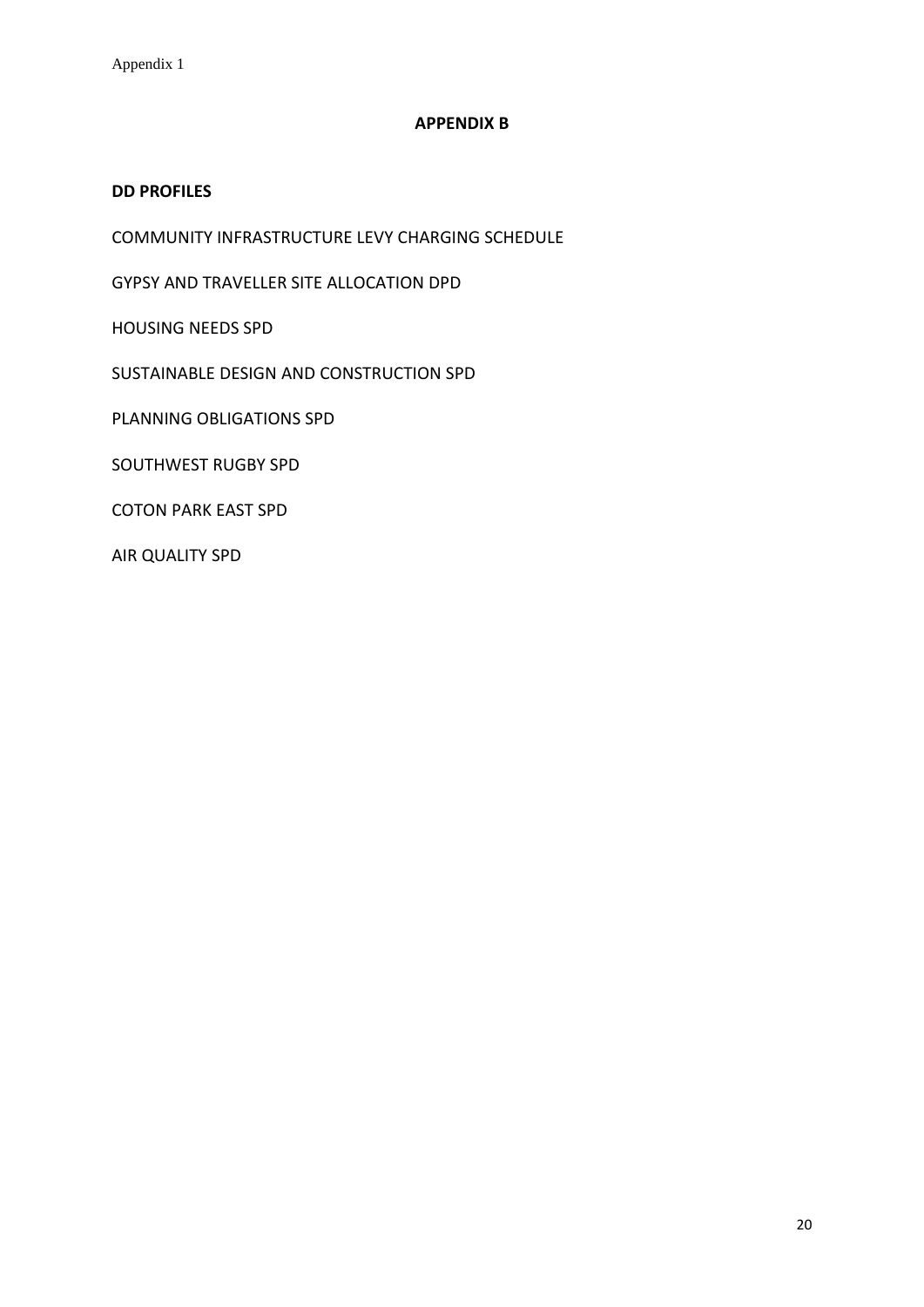| <b>Document Title</b> | <b>Gypsy and Traveller Site</b><br><b>Allocations DPD</b> |
|-----------------------|-----------------------------------------------------------|
| <b>Lead Section</b>   | <b>Development Strategy</b>                               |
| Coverage              | Borough wide                                              |
| <b>Status</b>         | Development Plan Document                                 |

Site specific policies to meet the strategic Gypsy and Traveller accommodation needs contained within DS2, informed by GTAA.

### **Conformity**

- General Conformity with PPTS, NPPF
- Influenced by LSP/Community Plan and other local strategies and GTAA
- Local Plan

| <b>Timetable</b>                            |                          |  |  |  |  |  |
|---------------------------------------------|--------------------------|--|--|--|--|--|
| Key Milestones (shown in <i>italics</i> )   | <b>Timescale</b>         |  |  |  |  |  |
| Commencement/Evidence gathering             | June 2019 - April 2020   |  |  |  |  |  |
| Regulation 18 consultation                  | May - June 2020          |  |  |  |  |  |
| Publication                                 | September - October 2020 |  |  |  |  |  |
| Submission to SoS with submission proposals | January 2021             |  |  |  |  |  |
| map.                                        |                          |  |  |  |  |  |
| <b>Pre-exam Meeting</b>                     | <b>Early 2021</b>        |  |  |  |  |  |
| <b>Public Examination</b>                   | March 2021               |  |  |  |  |  |
| <b>Inspectors Report - Fact Check</b>       | April 2021               |  |  |  |  |  |
| <b>Inspectors Report-Final</b>              | April 2021               |  |  |  |  |  |
| <b>Adoption</b>                             | <b>June 2021</b>         |  |  |  |  |  |
|                                             |                          |  |  |  |  |  |

### **Management Arrangements**

Head of Growth and Investment  $\rightarrow$  Planning Services Working Party  $\rightarrow$  Cabinet  $\rightarrow$ Full Council

### **Resources**

- Resources from Development Strategy plus officer time and input from Development Management and Legal
- Administrative Support
- Costs of production: such as printing, delivery and postage costs
- EiP costs

### **Approach to involving stakeholders & community**

Wide stakeholder and community involvement

### **Monitoring and Review**

In accordance with the Rugby Borough Council Monitoring Schedule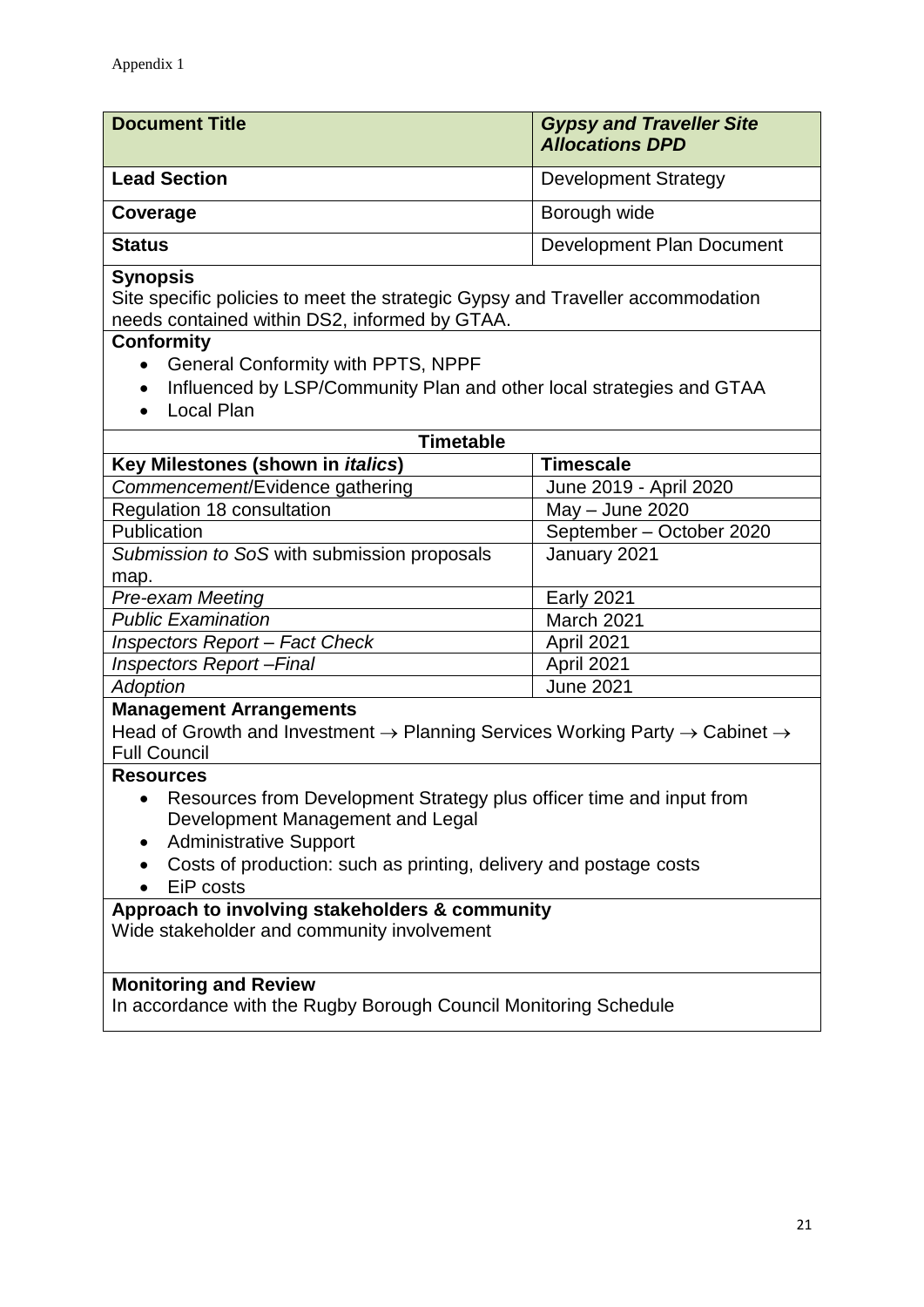| <b>Document Title</b> | <b>Rugby Borough Local Plan DPD</b> |
|-----------------------|-------------------------------------|
| <b>Lead Section</b>   | <b>Development Strategy</b>         |
| Coverage              | Borough Wide                        |
| <b>Status</b>         | Development Plan Document           |

Strategic document that updates and replaces the Core Strategy. It will also replace the saved Local Plan policies of 2009

### **Conformity**

NPPF

| <b>Timetable</b>                                                                                                                                                                             |                         |  |  |  |  |
|----------------------------------------------------------------------------------------------------------------------------------------------------------------------------------------------|-------------------------|--|--|--|--|
| Key Milestones (shown in <i>italics</i> )                                                                                                                                                    | <b>Timescale</b>        |  |  |  |  |
| <b>Evidence Gathering</b>                                                                                                                                                                    | January 2014 - May 2014 |  |  |  |  |
| Consultation                                                                                                                                                                                 | July - August 2014      |  |  |  |  |
| <b>Evidence Gathering</b>                                                                                                                                                                    | September - June 2015   |  |  |  |  |
| Consultation                                                                                                                                                                                 | December - January 2017 |  |  |  |  |
| Publication                                                                                                                                                                                  | January 2017            |  |  |  |  |
| Submission to Secretary of State                                                                                                                                                             | <b>July 2017</b>        |  |  |  |  |
| <b>Pre-exam Meeting</b>                                                                                                                                                                      | N/A                     |  |  |  |  |
| <b>Examination Hearing Sessions</b>                                                                                                                                                          | January-April 2018      |  |  |  |  |
| <b>Inspectors Report - Fact Check</b>                                                                                                                                                        | <b>March 2019</b>       |  |  |  |  |
| <b>Inspectors Report-Final</b>                                                                                                                                                               | May 2019                |  |  |  |  |
| <b>Adoption</b>                                                                                                                                                                              | <b>June 2019</b>        |  |  |  |  |
| <b>Management Arrangements</b><br>Head of Growth and Investment $\rightarrow$ Planning Services Working Party $\rightarrow$ Cabinet                                                          |                         |  |  |  |  |
| <b>Resources</b><br>Resources from Development Strategy Team<br>$\bullet$<br><b>Administrative Support</b><br>$\bullet$<br>Costs of production: such as printing, delivery and postage costs |                         |  |  |  |  |
| Approach to involving stakeholders & community<br>Wide stakeholder involvement                                                                                                               |                         |  |  |  |  |
| <b>Monitoring and Review</b><br>In accordance with the Rugby Borough Council Monitoring Schedule                                                                                             |                         |  |  |  |  |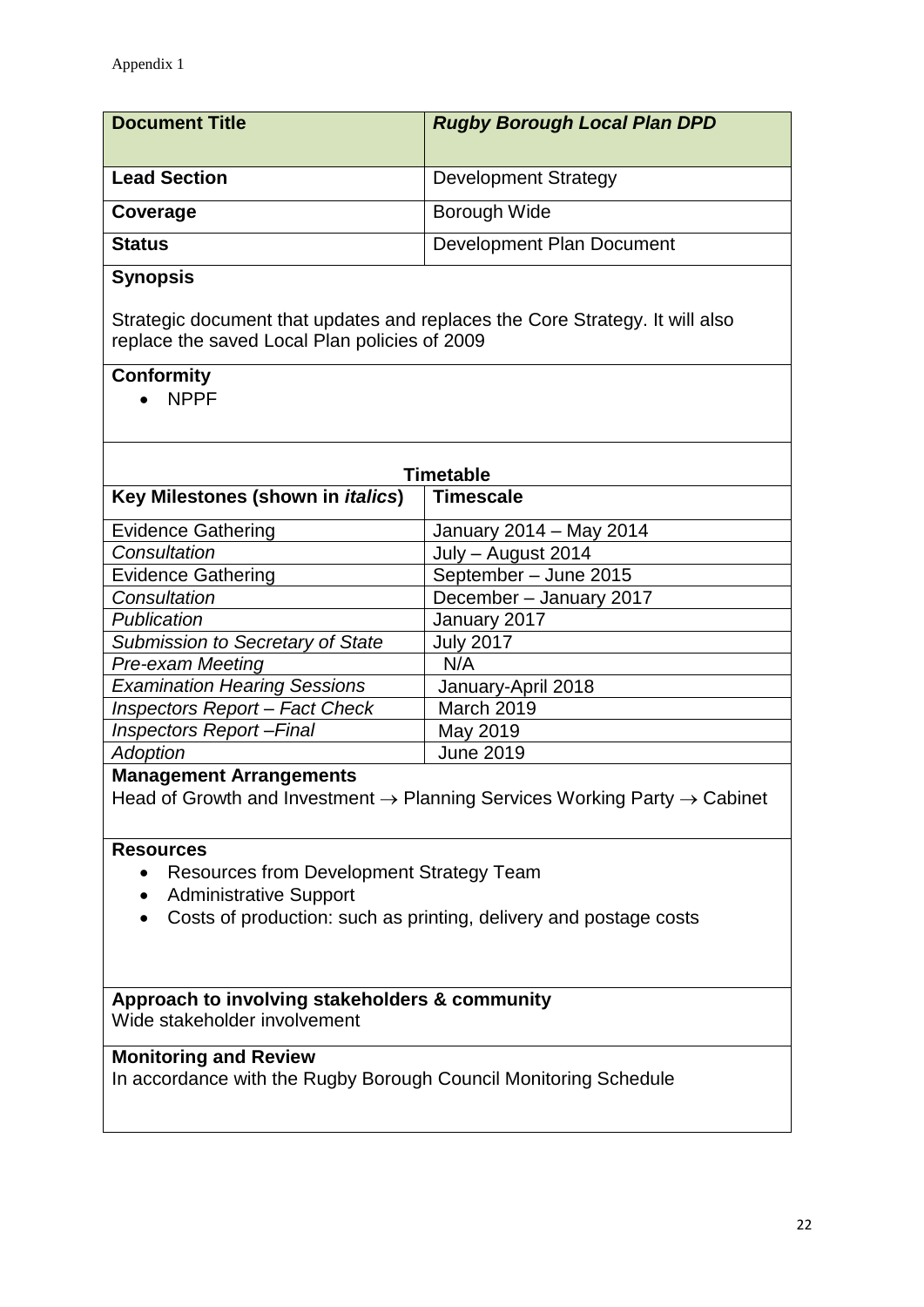| <b>Document Title</b> | <b>Community Infrastructure Levy</b><br><b>Charging Schedule</b> |
|-----------------------|------------------------------------------------------------------|
| <b>Lead Section</b>   | <b>Development Strategy</b>                                      |
| Coverage              | Borough wide                                                     |
| <b>Status</b>         | Development Plan Document                                        |

Schedule with which RBC seeks charge from new developments once permission is granted.

### **Conformity**

- Principally with CIL 2010 Regulations
- General Conformity with NPPF
- Local Plan

| <b>Timetable</b>                          |                           |  |  |  |
|-------------------------------------------|---------------------------|--|--|--|
| Key Milestones (shown in <i>italics</i> ) | <b>Timescale</b>          |  |  |  |
|                                           |                           |  |  |  |
| <b>Evidence Gathering</b>                 | June 2019 - February 2020 |  |  |  |
| CIL Regulation 15 consultation            | March - April 2020        |  |  |  |
| Publication (CIL Regulation 16)           | September - October 2020  |  |  |  |
| <b>Submission to SoS</b>                  | <b>July 2020</b>          |  |  |  |
| <b>Public Examination</b>                 | September 2020            |  |  |  |
| Adoption                                  | December 2020             |  |  |  |

### **Management Arrangements**

Head of Growth and Investment  $\rightarrow$  Planning Services Working Group  $\rightarrow$  Cabinet

### **Resources**

- Resources from Development Strategy Team plus officer time and input from Development Management and Legal
- Administrative Support
- Costs of production: such as printing, delivery and postage costs
- EiP costs

### **Approach to involving stakeholders & community** Wide stakeholder involvement

### **Monitoring and Review**

In accordance with the Rugby Borough Council Monitoring Schedule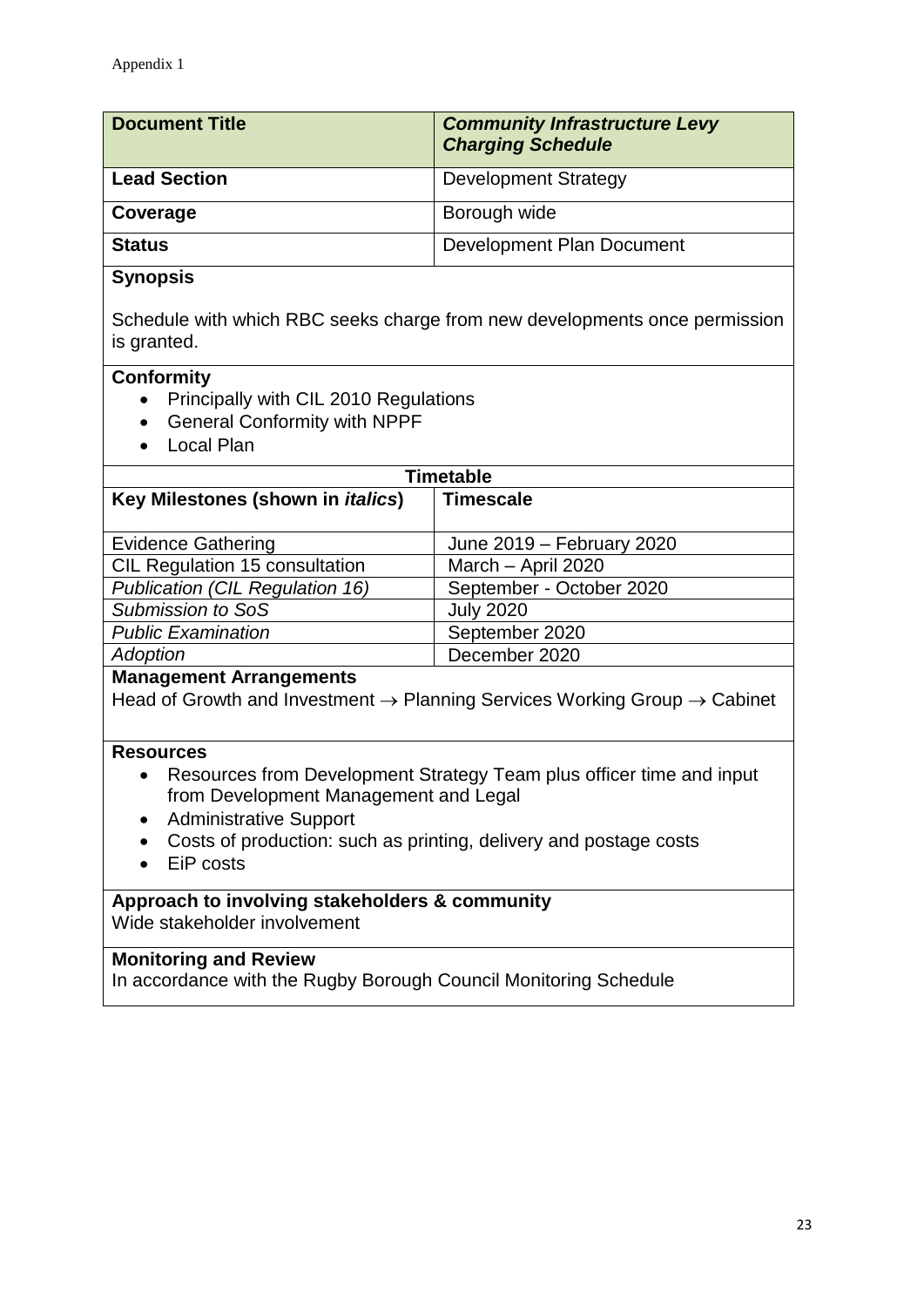| <b>Document Title</b> | <b>Sustainable Design and Construction</b><br><b>SPD</b> |
|-----------------------|----------------------------------------------------------|
| <b>Lead Section</b>   | <b>Development Strategy</b>                              |
| Coverage              | <b>Borough Wide</b>                                      |
| <b>Status</b>         | <b>Supplementary Planning Document</b>                   |

Guidance to supplement Rugby Borough Local Plan Policies SDC1-9 with regard to sustainable design and construction, inclusive of residential design guidance.

### **Conformity**

- $\circ$  General Conformity with NPPF
- o Local Plan

| Timetable                                                                                         |                         |  |
|---------------------------------------------------------------------------------------------------|-------------------------|--|
| <b>Key Milestones</b>                                                                             | <b>Timescale</b>        |  |
| <b>Evidence Gathering</b>                                                                         | July - August 2020      |  |
| Consultation                                                                                      | August - September 2020 |  |
| Adoption                                                                                          | November 2020           |  |
| Approach to involving stakeholders & community                                                    |                         |  |
| Wide stakeholder involvement                                                                      |                         |  |
| <b>Monitoring and Review</b>                                                                      |                         |  |
| In accordance with the Rugby Borough Council Monitoring Schedule                                  |                         |  |
| <b>Management Arrangements</b>                                                                    |                         |  |
| Head of Growth and Investment $\rightarrow$ Planning Services Working Party $\rightarrow$ Cabinet |                         |  |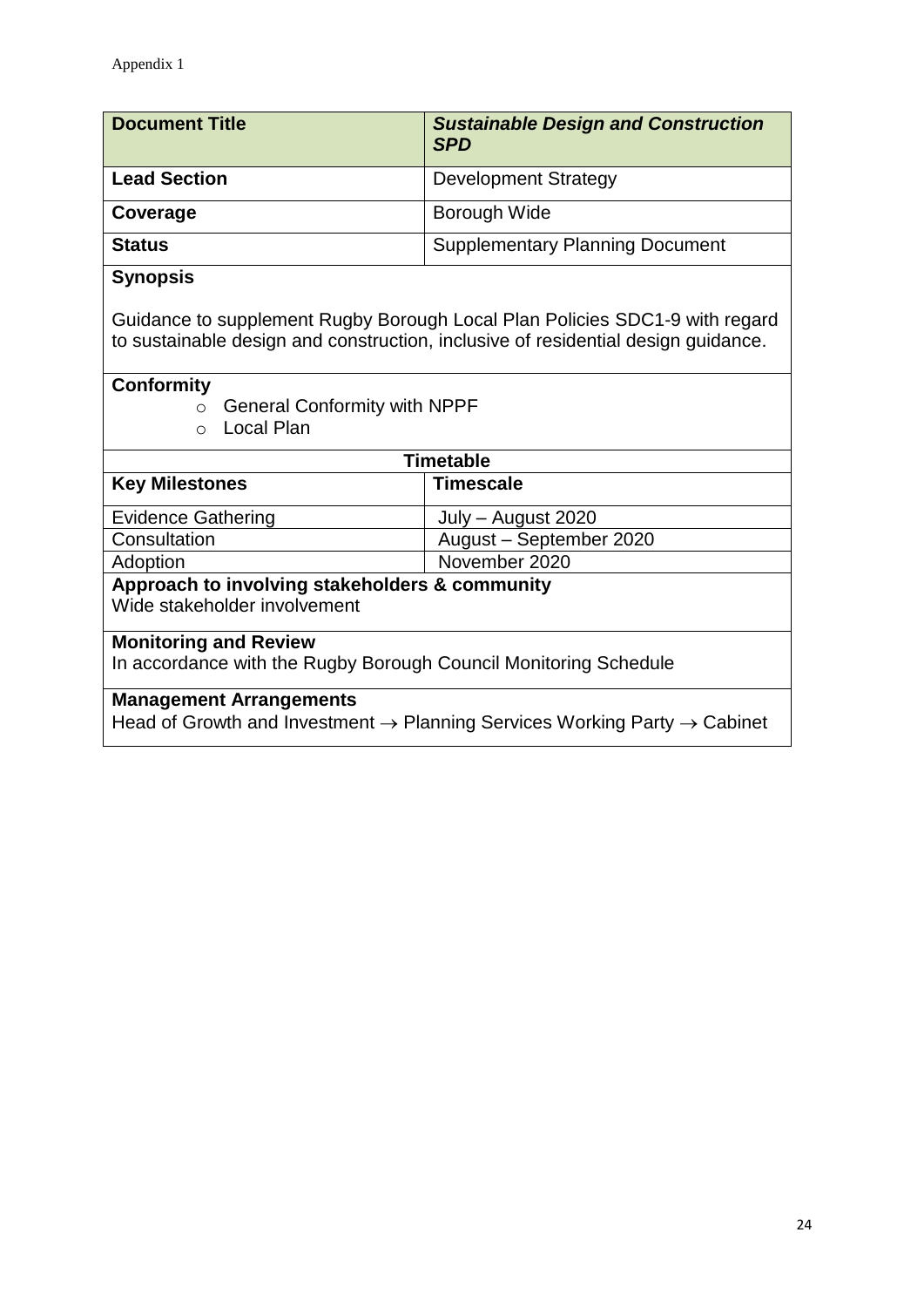| <b>Document Title</b> | <b>Planning Obligations SPD</b>        |
|-----------------------|----------------------------------------|
| <b>Lead Section</b>   | <b>Development Strategy</b>            |
| Coverage              | Borough Wide                           |
| <b>Status</b>         | <b>Supplementary Planning Document</b> |

Guidance on the likely type and level of financial contributions and other planning obligations developers will pay when planning permission is granted.

### **Conformity**

- General Conformity with NPPF
- Local Plan

| Timetable                                 |                        |
|-------------------------------------------|------------------------|
| Key Milestones (shown in <i>italics</i> ) | <b>Timescale</b>       |
| <b>Evidence Gathering</b>                 | June 2019 – March 2020 |
| Consultation                              | March - April 2020     |
| Adoption                                  | December 2020          |
|                                           |                        |

### **Management Arrangements**

Head of Growth and Investment  $\rightarrow$  Planning Policy Working Party  $\rightarrow$  Cabinet

### **Resources**

- Resources from Development Strategy Team, Development Management and Legal
- Administrative Support
- Costs of production: such as printing, delivery and postage costs

### **Approach to involving stakeholders & community**

Wide stakeholder involvement

### **Monitoring and Review**

In accordance with the Rugby Borough Council Monitoring Schedule

### **Management Arrangements**

**Head of Growth and Investment Planning Services Working Party Cabinet**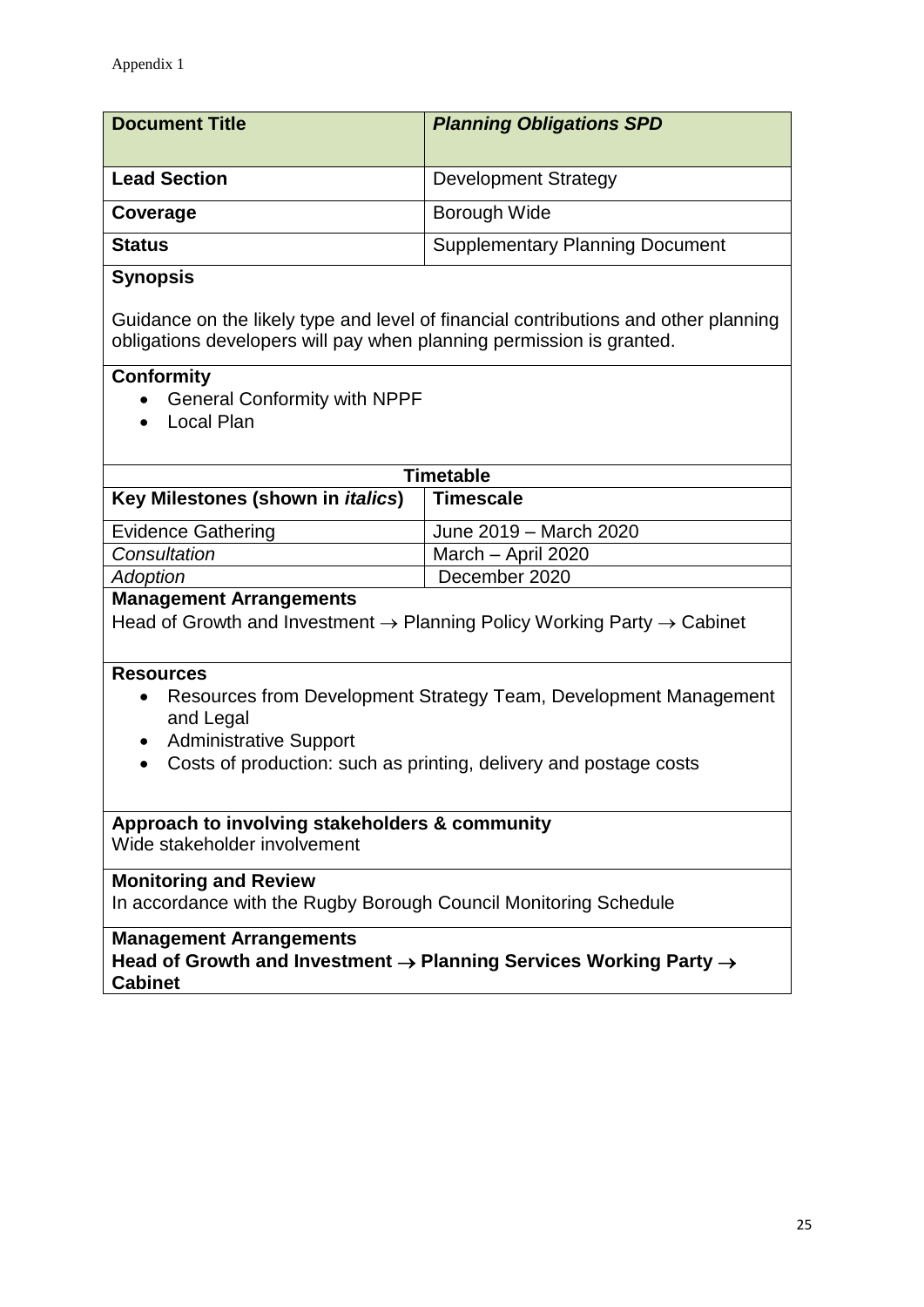| <b>Document Title</b> | <b>Housing Needs SPD</b>               |
|-----------------------|----------------------------------------|
| <b>Lead Section</b>   | <b>Development Strategy</b>            |
| Coverage              | Borough Wide                           |
| <b>Status</b>         | <b>Supplementary Planning Document</b> |

Guidance to supplement Rugby Borough Local Plan Policies H1-H6 with regard to housing need.

### **Conformity**

- General Conformity with NPPF
- Local Plan

| Timetable                                 |                             |
|-------------------------------------------|-----------------------------|
| Key Milestones (shown in <i>italics</i> ) | <b>Timescale</b>            |
| <b>Evidence Gathering</b>                 | August 2019 - February 2020 |
| Consultation                              | March - April 2020          |
| Adoption                                  | December 2020               |
| Mais a signa and Annan signa and al       |                             |

### **Management Arrangements**

Head of Growth and Investment $\rightarrow$  Planning Services Working Party  $\rightarrow$  Cabinet

### **Resources**

- Resources from Development Strategy Team, Development Management and Legal
- Administrative Support
- Costs of production: such as printing, delivery and postage costs

# **Approach to involving stakeholders & community**

Wide stakeholder involvement

### **Monitoring and Review**

In accordance with the Rugby Borough Council Monitoring Schedule

### **Management Arrangements**

**Head of Growth and Investment Planning Services Working Party Cabinet**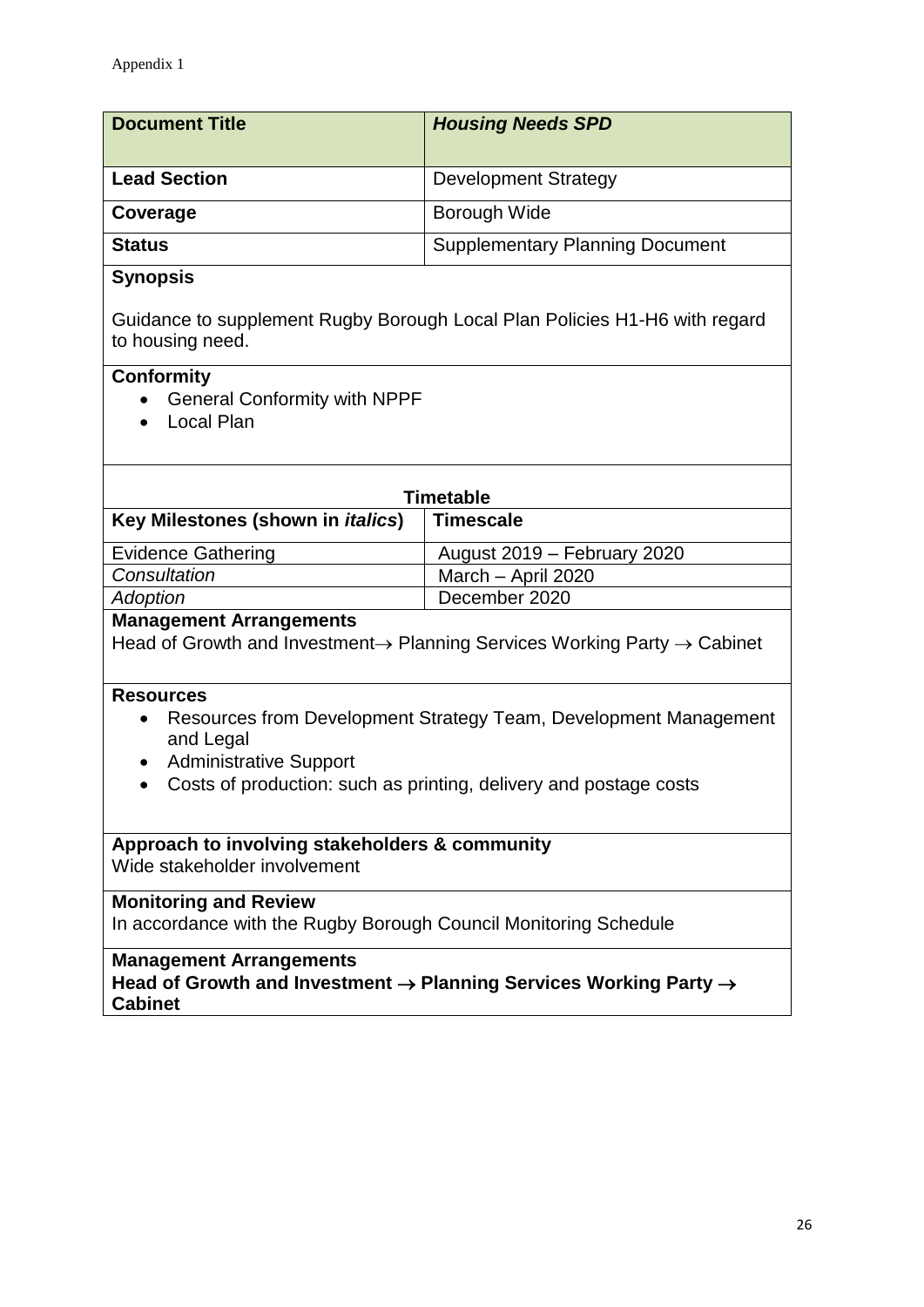| <b>Document Title</b> | <b>South West Rugby Masterplan SPD</b> |
|-----------------------|----------------------------------------|
| <b>Lead Section</b>   | <b>Development Strategy</b>            |
| Coverage              | <b>Borough Wide</b>                    |
| <b>Status</b>         | <b>Supplementary Planning Document</b> |
|                       |                                        |

Masterplanning and infrastructure guidance for the South West allocation in accordance with Policy DS8 and DS9

### **Conformity**

- General Conformity with NPPF
- Local Plan

| Timetable                                 |                         |
|-------------------------------------------|-------------------------|
| Key Milestones (shown in <i>italics</i> ) | <b>Timescale</b>        |
| <b>Evidence Gathering</b>                 | June 2019 - August 2019 |
| Consultation                              | September-October 2019  |
| Adoption                                  | January 2020            |
| Managamant Arrangamante                   |                         |

### **Management Arrangements**

Head of Growth and Investment  $\rightarrow$  Planning Services Working Party  $\rightarrow$  Cabinet

### **Resources**

- Resources from Development Strategy Team, Development Management and Legal
- Administrative Support
- Costs of production: such as printing, delivery and postage costs

# **Approach to involving stakeholders & community**

Wide stakeholder involvement

### **Monitoring and Review**

In accordance with the Rugby Borough Council Monitoring Schedule

### **Management Arrangements**

Head of Growth and Investment→ Planning Services Working Party → **Cabinet**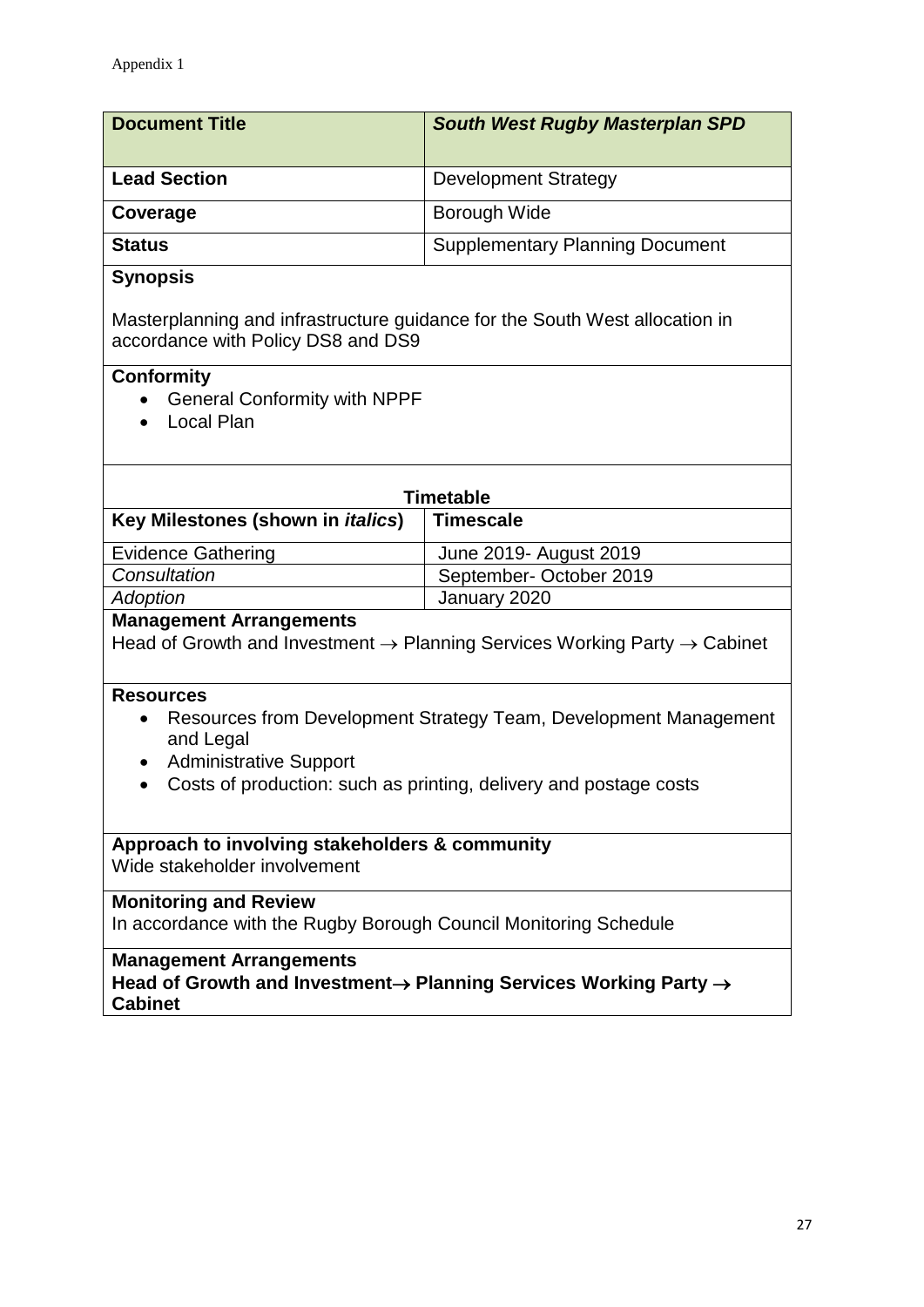| <b>Document Title</b> | <b>Coton Park East SPD</b>             |
|-----------------------|----------------------------------------|
| <b>Lead Section</b>   | <b>Development Strategy</b>            |
| Coverage              | Borough Wide                           |
| <b>Status</b>         | <b>Supplementary Planning Document</b> |

Masterplanning and infrastructure guidance for the Coton Park East allocation in accordance with Policy DS7

### **Conformity**

- General Conformity with NPPF
- Local Plan

| <b>Timetable</b>                          |                       |  |
|-------------------------------------------|-----------------------|--|
| Key Milestones (shown in <i>italics</i> ) | <b>Timescale</b>      |  |
| <b>Evidence Gathering</b>                 | June 2019             |  |
| Consultation                              | June - September 2019 |  |
| Adoption                                  | November 2019         |  |
| Managamant Arrangements                   |                       |  |

### **Management Arrangements**

Head of Growth and Investment  $\rightarrow$  Planning Services Working Party  $\rightarrow$  Cabinet

### **Resources**

- Resources from Development Strategy Team, Development Management and Legal
- Administrative Support
- Costs of production: such as printing, delivery and postage costs

# **Approach to involving stakeholders & community**

Wide stakeholder involvement

### **Monitoring and Review**

In accordance with the Rugby Borough Council Monitoring Schedule

### **Management Arrangements**

Head of Growth and Investment→ Planning Services Working Party → **Cabinet**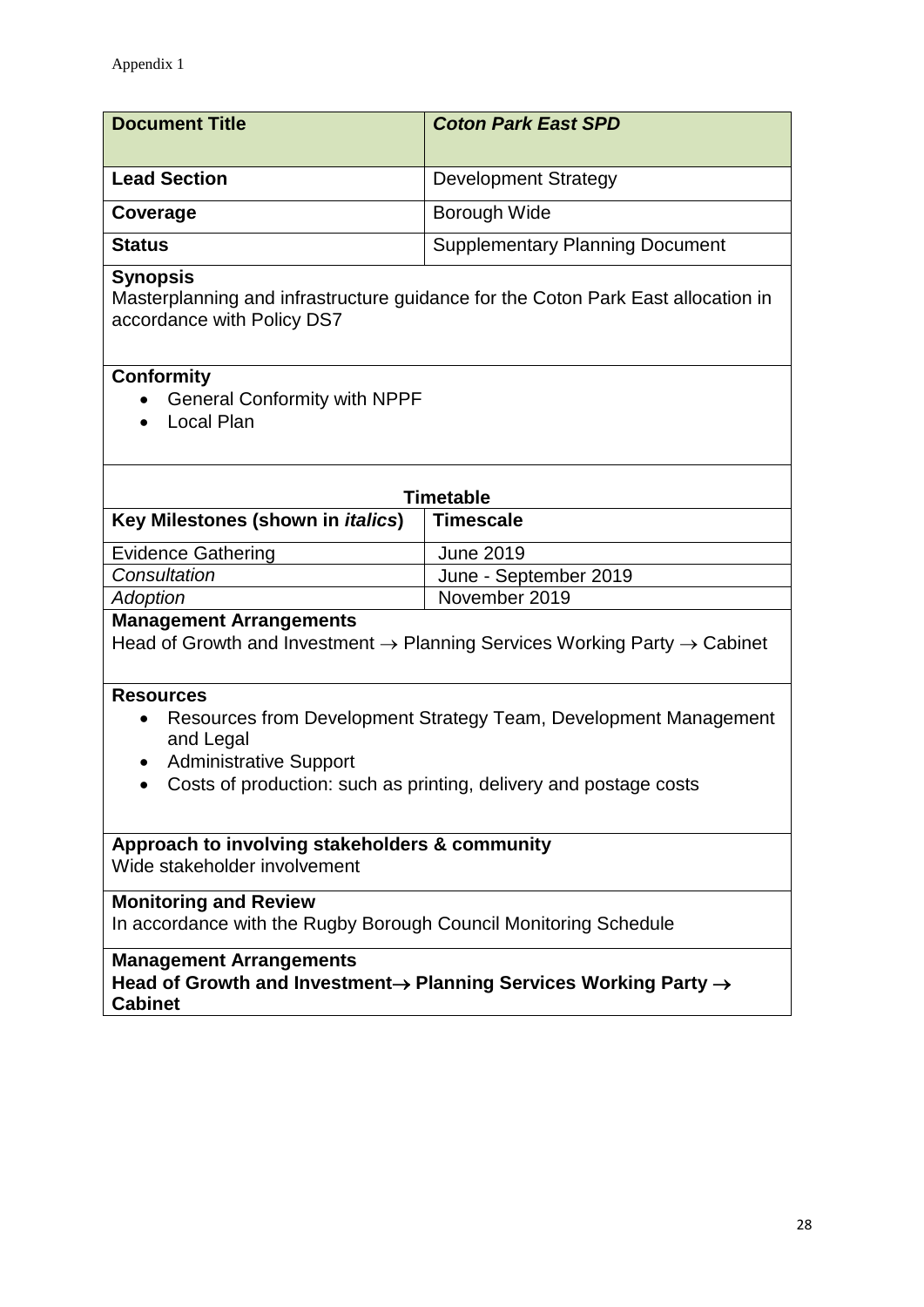| <b>Document Title</b> | <b>Air Quality SPD</b>                 |
|-----------------------|----------------------------------------|
| <b>Lead Section</b>   | <b>Development Strategy</b>            |
| Coverage              | Borough Wide                           |
| <b>Status</b>         | <b>Supplementary Planning Document</b> |

Development proposals will be considered with regard to the Council Air Quality SPD, including where necessary undertaking an Air Quality Assessment and appropriate mitigation.

### **Conformity**

- General Conformity with NPPF
- Local Plan

| <b>Timetable</b>                          |                           |
|-------------------------------------------|---------------------------|
| Key Milestones (shown in <i>italics</i> ) | <b>Timescale</b>          |
| <b>Evidence Gathering</b>                 | August 2019 - August 2020 |
| Consultation                              | August - September 2020   |
| Adoption                                  | November 2020             |
|                                           |                           |

### **Management Arrangements**

Head of Growth and Investment  $\rightarrow$  Planning Services Working Party  $\rightarrow$  Cabinet

### **Resources**

- Resources from Development Strategy Team, Development Management, Legal and Environmental Health
- Administrative Support
- Costs of production: such as printing, delivery and postage costs

### **Approach to involving stakeholders & community**

Wide stakeholder involvement

### **Monitoring and Review**

In accordance with the Rugby Borough Council Monitoring Schedule

### **Management Arrangements**

Head of Growth and Investment→ Planning Services Working Party → **Cabinet**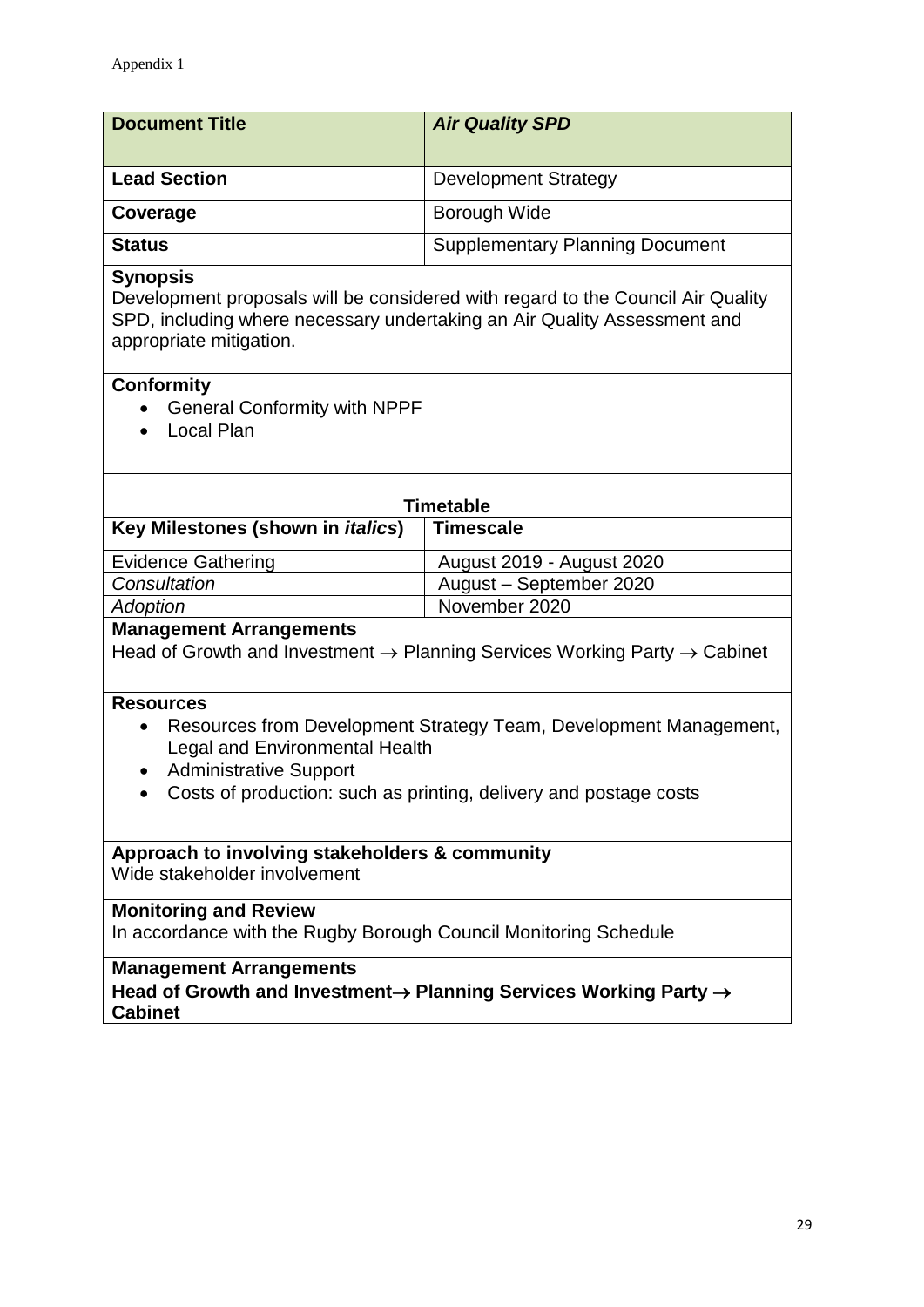| <b>Document Title</b> | <b>Statement of Community Involvement</b> |
|-----------------------|-------------------------------------------|
| <b>Lead Section</b>   | <b>Development Strategy</b>               |
| Coverage              | Borough wide                              |
| <b>Status</b>         | Development Plan Document                 |

Schedule with which RBC seeks charge from new developments once permission is granted.

### **Conformity**

• All development plan documents

| <b>Timetable</b>                          |                  |  |  |
|-------------------------------------------|------------------|--|--|
| Key Milestones (shown in <i>italics</i> ) | <b>Timescale</b> |  |  |
|                                           |                  |  |  |
| <b>Evidence Gathering</b>                 | June 2019        |  |  |
| Consultation                              | June - July 2019 |  |  |
| Adoption                                  | September 2019   |  |  |
|                                           |                  |  |  |

### **Management Arrangements**

Head of growth and Investment  $\rightarrow$  Planning Services Working Group  $\rightarrow$  Cabinet

### **Resources**

- Resources from Development Strategy Team plus officer time and input from Development Control
- Administrative Support
- Costs of production: such as printing, delivery and postage costs
- EiP costs

### **Approach to involving stakeholders & community**

Wide stakeholder involvement

### **Monitoring and Review**

In accordance with the Rugby Borough Council Monitoring Schedule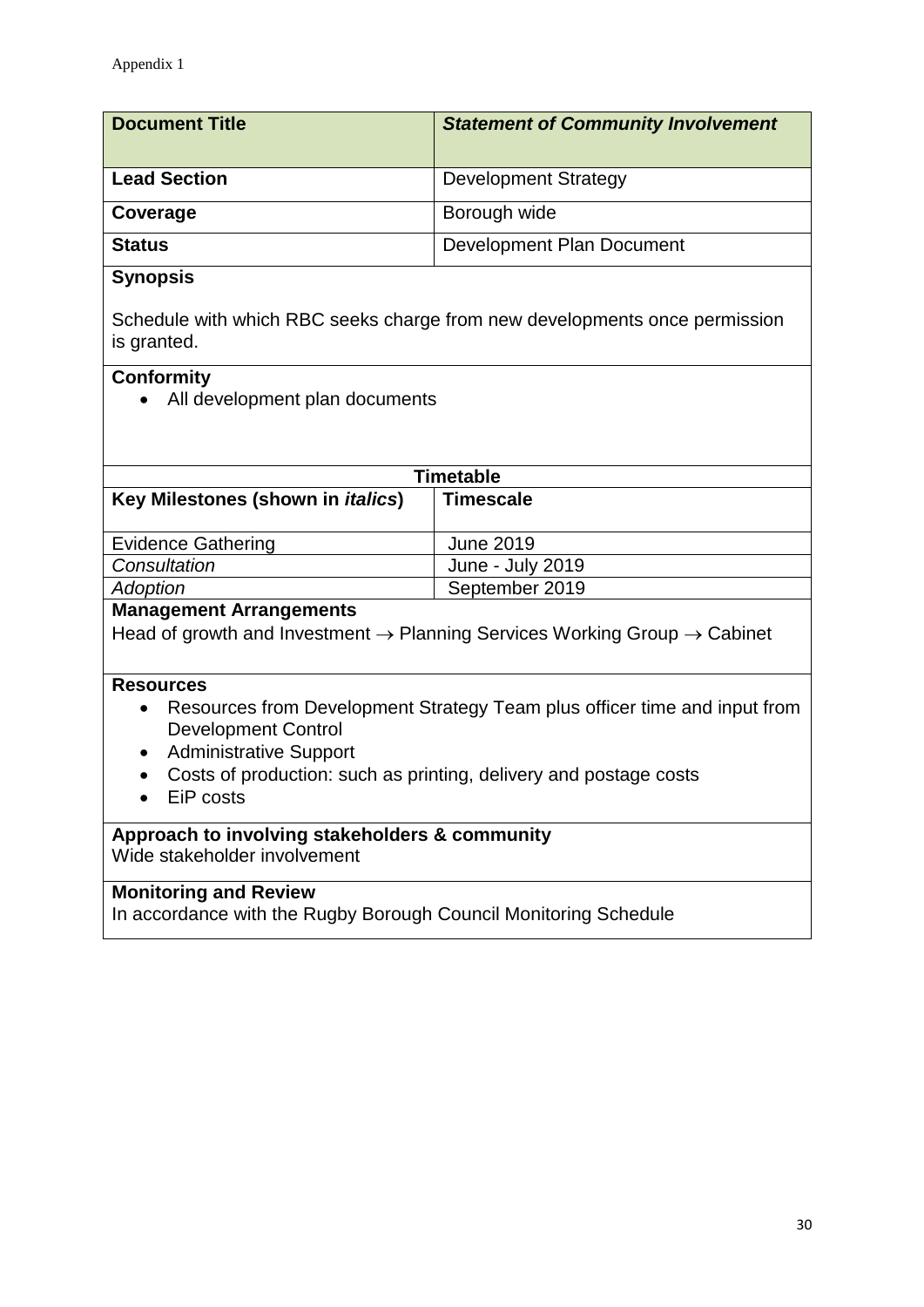### **SUPPLEMENTARY PLANNING DOCUMENTS APPENDIX C Supplementary Planning Documents**

The following table set outs current SPDs:

| <b>Title</b>                                             | Date adopted                                                  | <b>Description</b>                                                                                                                                                                                                                                         |
|----------------------------------------------------------|---------------------------------------------------------------|------------------------------------------------------------------------------------------------------------------------------------------------------------------------------------------------------------------------------------------------------------|
| <b>Malpass Farm</b><br><b>Development Brief</b>          | February 1995                                                 | Development brief relates to a<br>site which remains undeveloped<br>and it is proposed to continue this<br>allocation in the Local Plan<br>Review. Therefore the SPG<br>continues to be operative. Linked<br>to Policy ED2 in adopted Local<br>Plan (2006) |
| <b>Planning Obligations SPD</b>                          | April 2012 (adoption date<br>of revised document May<br>2020) | Guidance on the likely type and<br>level of financial contributions<br>and other planning obligations<br>developers will pay when<br>planning permission is granted.                                                                                       |
| <b>Sustainable Design and</b><br><b>Construction SPD</b> | April 2012 (adoption date<br>of revised document May<br>2020) | <b>Guidance to supplement Rugby</b><br>Borough Core Strategy CS16 with<br>regard to sustainable design and<br>construction, inclusive of<br>residential design guidance                                                                                    |
| <b>Housing needs SPD</b>                                 | April 2012 (adoption date<br>of revised document May<br>2020) | Supersedes the Affordable<br>Housing SPD. Guidance to<br>supplement Rugby Borough Core<br>Strategy CS21, 22 and 23 with<br>regard to housing need.                                                                                                         |
| <b>Draft South West Rugby</b><br><b>Masterplan SPD</b>   | <b>March 2018</b>                                             | Provides masterplanning and<br>infrastructure guidance for the<br>South West allocation in<br>accordance with Policy DS8; for<br>information only until adoption                                                                                           |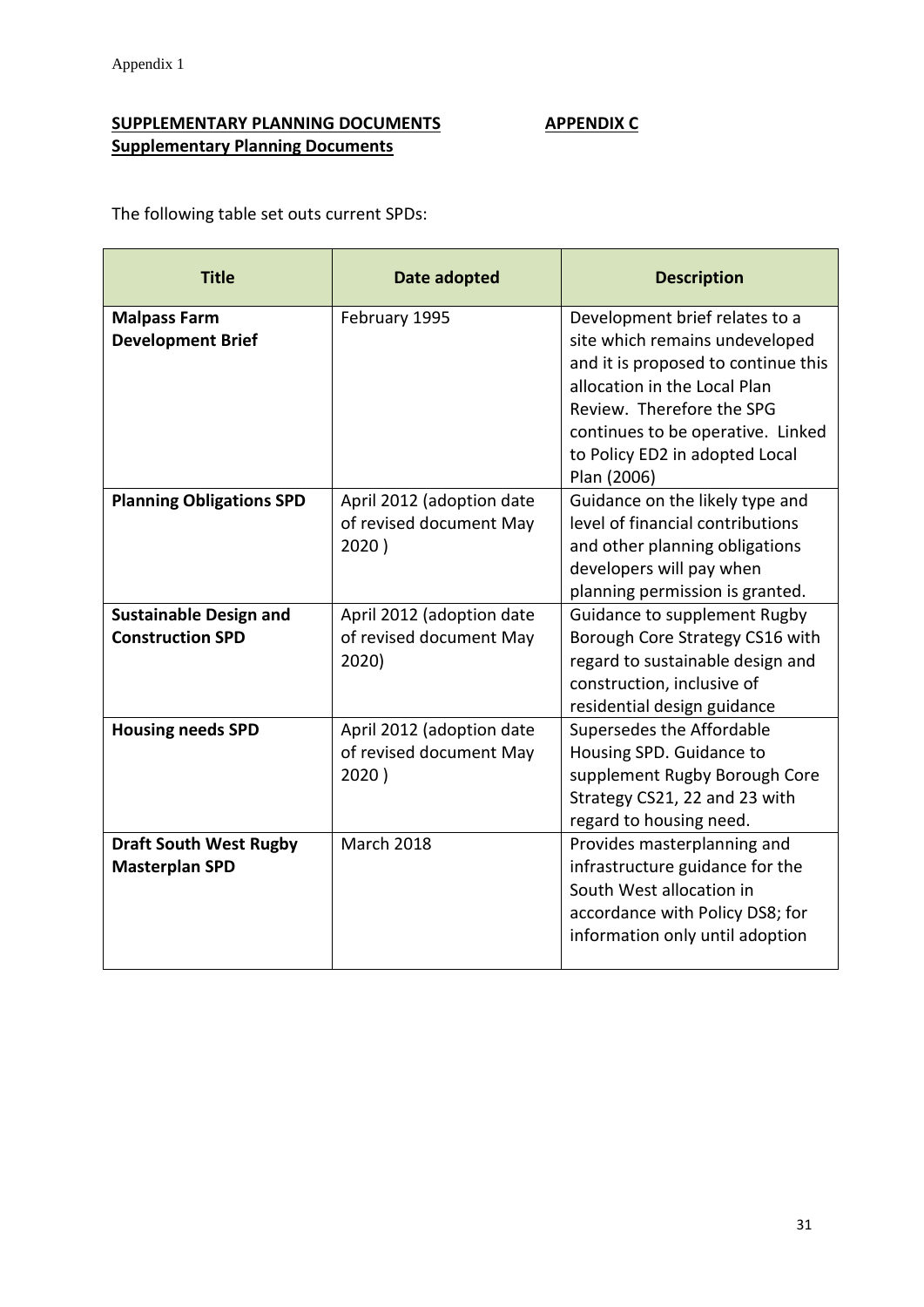### **LIST OF ACRONYMS APPENDIX D**

### **List of Acronyms**

| <b>AMR</b>     | <b>Annual Monitoring Report</b>                                                                                                                                                              |
|----------------|----------------------------------------------------------------------------------------------------------------------------------------------------------------------------------------------|
| <b>CIL</b>     | Community Infrastructure Levy                                                                                                                                                                |
| <b>CS</b>      | <b>Community Strategy</b>                                                                                                                                                                    |
| <b>DEPRAS</b>  | Development Plans Representation Advisory Service                                                                                                                                            |
| <b>DETR</b>    | Department of the Environment, Transport and the Regions (responsible for<br>planning prior to 2001)                                                                                         |
| <b>DCLG</b>    | Department for Communities and Local Government, responsible for<br>planning from 2006 onwards                                                                                               |
| DP             | Development Plan                                                                                                                                                                             |
| <b>DPD</b>     | Development Plan Document                                                                                                                                                                    |
| <b>DST</b>     | Development Strategy Team                                                                                                                                                                    |
| <b>DTLR</b>    | Department of Transport, Local Government and the Regions, responsible for<br>planning between 2001-2002                                                                                     |
| LA             | Local Authority                                                                                                                                                                              |
| <b>LDD</b>     | Local Development Document                                                                                                                                                                   |
| <b>LDS</b>     | Local Development Scheme                                                                                                                                                                     |
| LP             | <b>Local Plan</b>                                                                                                                                                                            |
| <b>LPA</b>     | Local Planning Authority (includes Unitary Authorities and District Councils,<br>but also used to include County Council where relevant to their role in<br>producing Minerals & Waste LDDs) |
| <b>LTP</b>     | Local Transport Plan                                                                                                                                                                         |
| <b>NPPF</b>    | <b>National Planning Policy Framework</b>                                                                                                                                                    |
| <b>M&amp;W</b> | <b>Minerals and Waste</b>                                                                                                                                                                    |
| <b>ODPM</b>    | Office of the Deputy Prime Minister, responsible for planning from 2002 -<br>2006                                                                                                            |